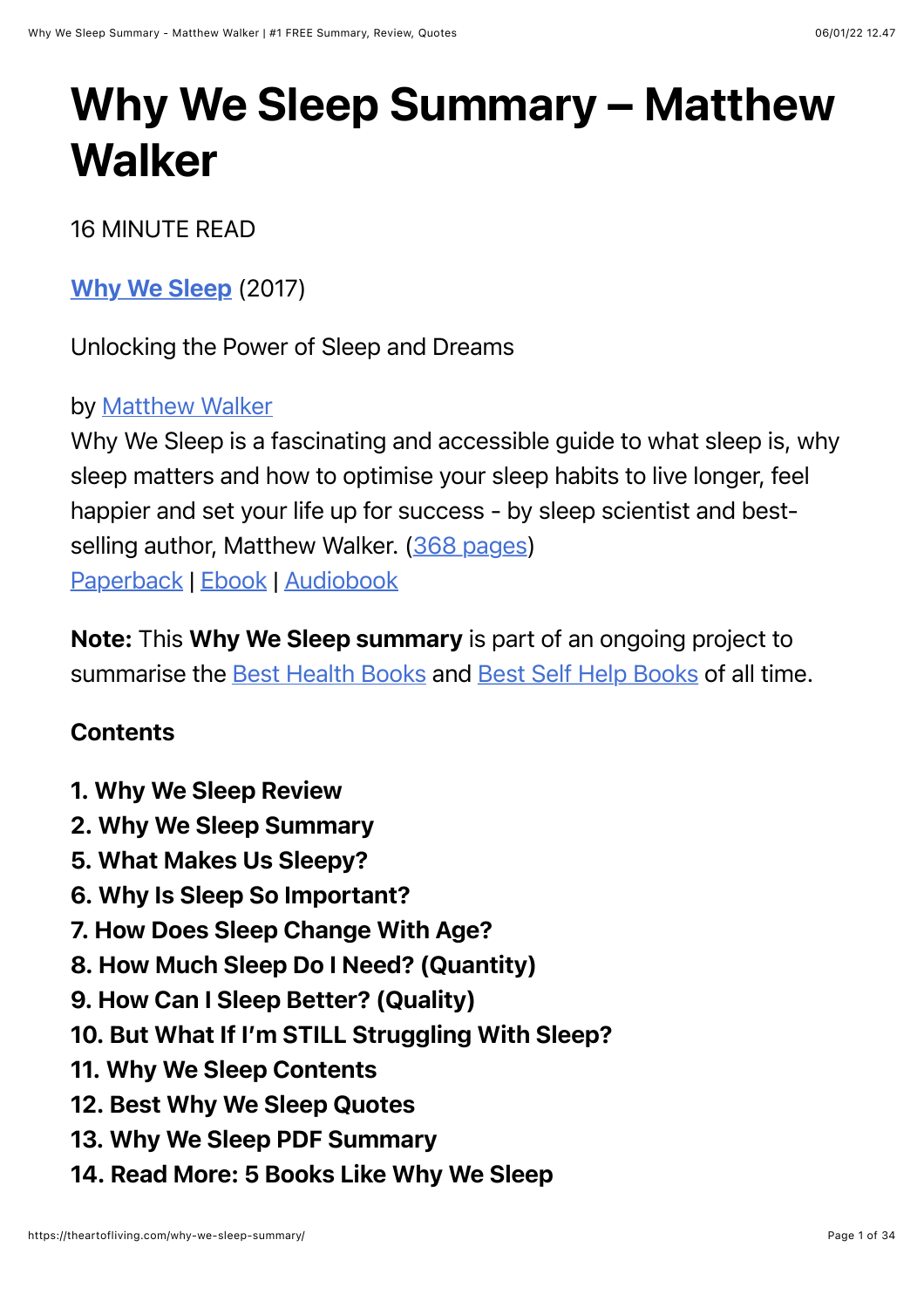#### 15. Wish There Was a Faster/Easier Way?

# Why We Sleep Review

It's not easy to turn a book of science into a compelling page-turner, but [that is exactly what Matthew Walker achieves with his excellent](https://www.amazon.com/dp/1501144324/?tag=whywhathow-20) *Why We Sleep*.

Is Walker sometimes guilty of inconsistent footnoting, misquotations and switching between fact and hypothesis without always alerting the reader?

```
Yes, he is. (For more, see this excellent article by Alexey Guzey.)
```
But does his exuberance come from the right place? Does he keep his enthusiasm mostly in check? And does he succeed in educating us about a topic that is poorly understood and causes untold needless suffering every year?

#### Yes, he does.

And for that, I can forgive Walker his errors.

#### Want a quick preview or recap of his main arguments?

Check out my *Why We Sleep* summary below…

P.s., I've heard a rumour that a second edition of *Why We Sleep* may be planned and will update this *Why We Sleep* summary accordingly if and when that happens.

# Why We Sleep Summary

This *Why We Sleep* summary breaks down into 8 key questions:

#### What Is Sleep?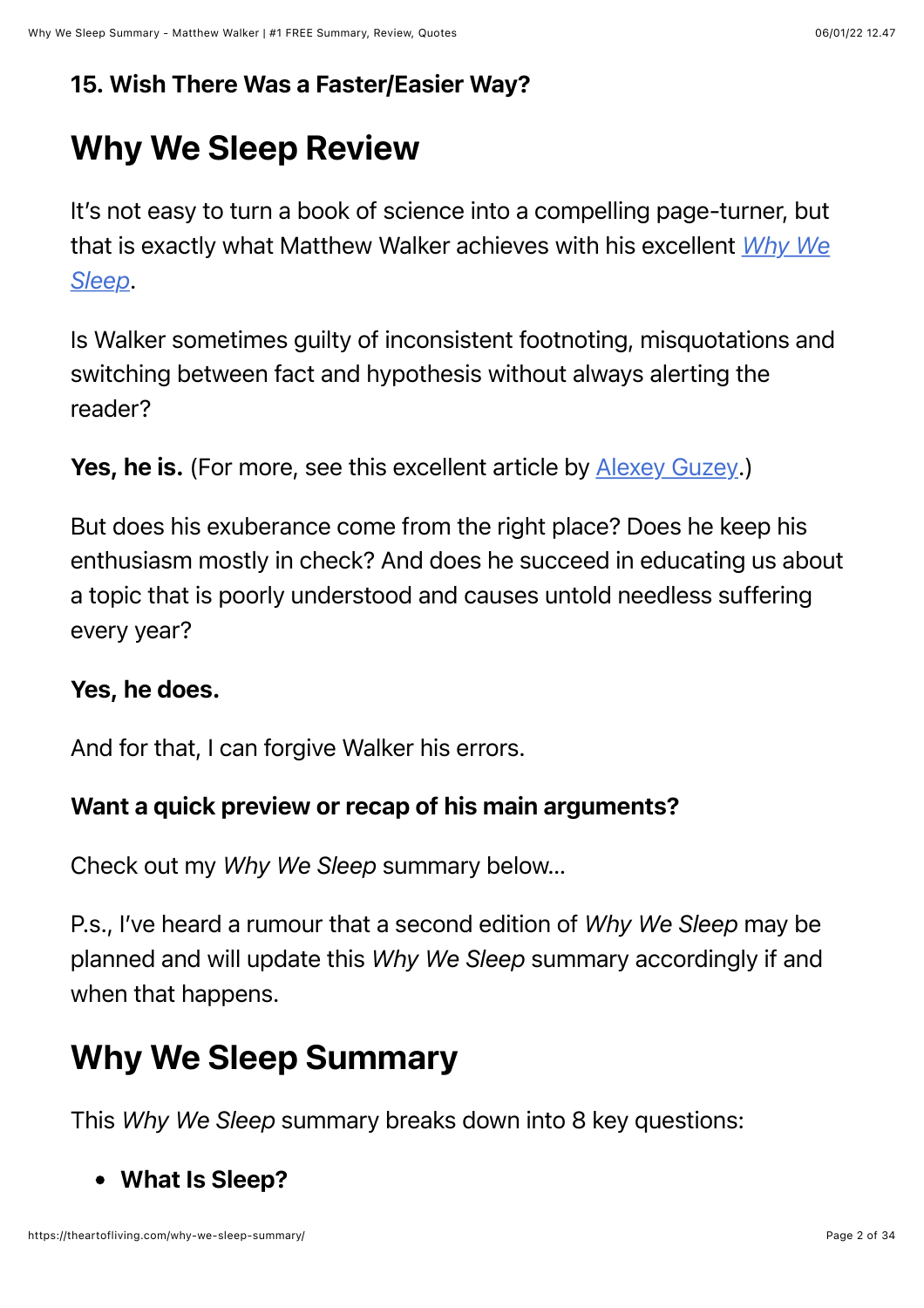- Why Do We Dream?
- What Makes Us Sleepy?
- Why Is Sleep So Important?
- How Does Sleep Change With Age?
- How Much Sleep Do I Need? (Quantity)
- How Can I Sleep Better? (Quality)
- But What If I'm STILL Struggling With Sleep?

Click on a link above to jump ahead or read on below…

### What Is Sleep?

#### Sleep is a state externally characterised by:

- A stereotypical position (e.g., lying down);
- Lowered muscle tone;
- No overt communication or responsiveness;
- Being easily reversible; and
- Sticks to a reliable, timed pattern.

#### And internally (at least in humans) by:

- Loss of external awareness;
- Sensory blackout (directed by [the thalamus,](https://en.wikipedia.org/wiki/Thalamus) the brain's sensory gate); and
- Time distortion (loss of conscious sense of time).

Despite this loss of awareness, sleep is NOT simply an absence of wakefulness.

### Sleep is made up of three different, deliberate, metabolically-active states:

- Light NREM (stages 1 & 2) sleep:
- Deep NREM (stages 3 & 4) sleep; and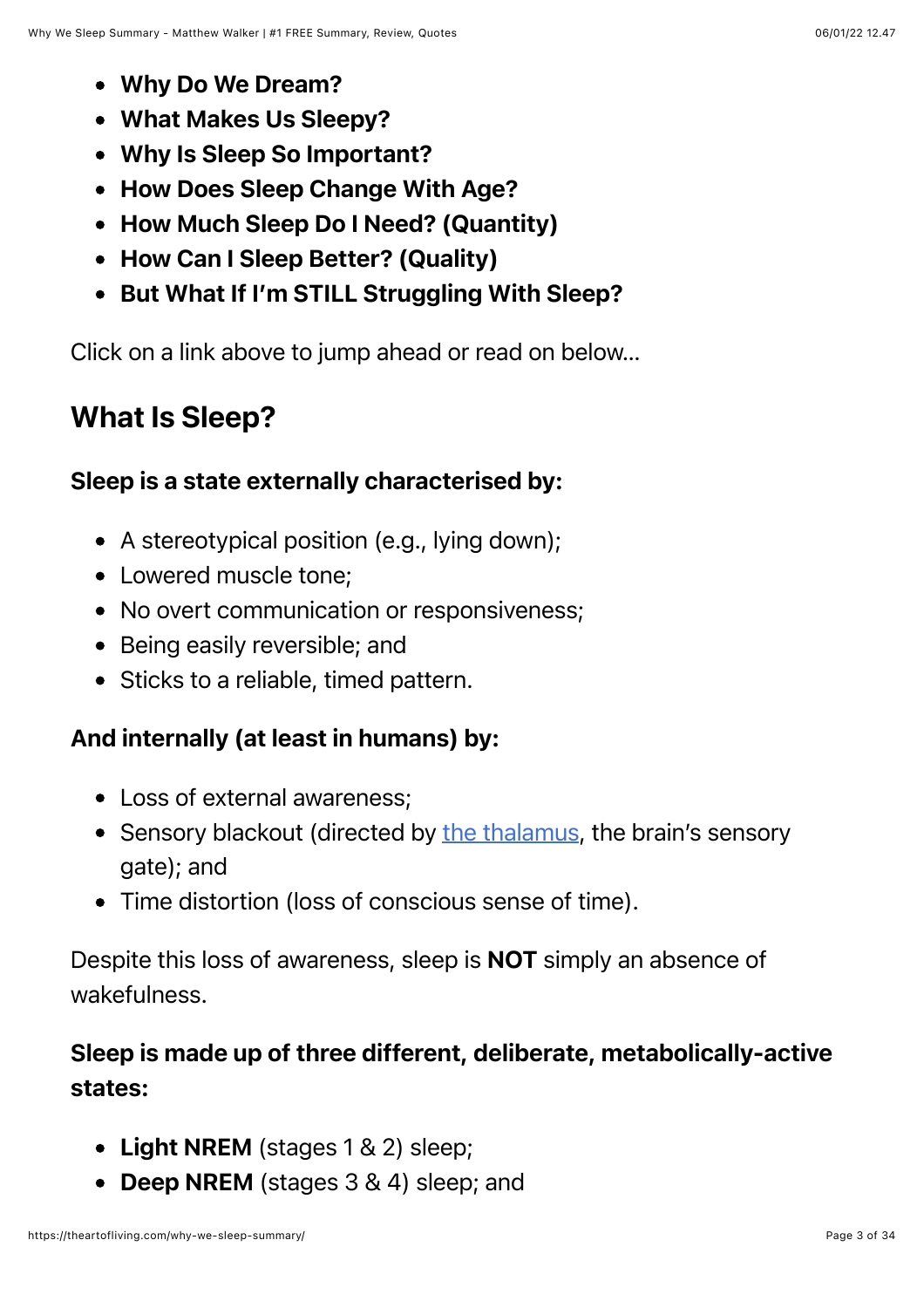• REM sleep.

#### Light and deep NREM (non-rapid eye movement) sleep are

characterised by:

- Eye movements: None;
- Muscle tension: Some (less than waking); and
- Brain waves: Deep, slow, and synchronised (rippling from front to back of brain).



Figure 9: The Brainwaves of Wake and Sleep

Source: *[Why We Sleep](https://www.amazon.com/dp/1501144324/?tag=whywhathow-20)*, Matthew Walker

NREM sleep has 4 stages, characterised by increasing difficulty of waking someone up:

- Stages 1 (lightest) & 2 are light NREM sleep; and
- Stages 3 & 4 (deepest) are deep NREM sleep.

Additional bursts of brain activity, called sleep spindles, also occur during NREM.

Sleep spindles are important in memory consolidation and play other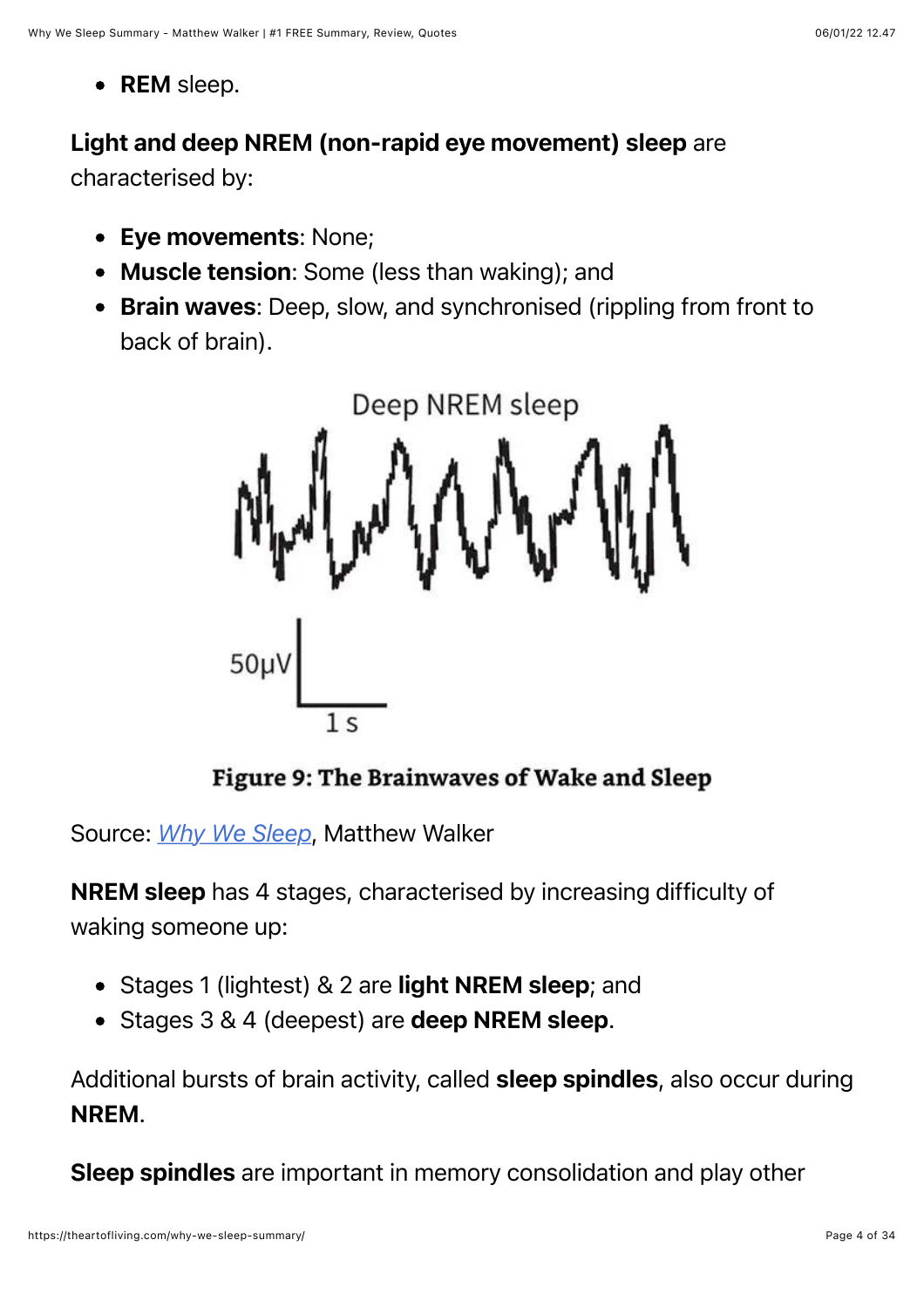roles, like blocking external noises (sensory gating).

They are richest in the last 2 hours of an 8-hour sleep and in parts of the brain that have worked hardest with learning during the preceding day.

REM (rapid eye movement) sleep is characterised by:

- Eye movements: Rapid, back and forth, left to right movement;
- Muscle tension: None (complete paralysis);
- Brain waves: Shallow, rapid and chaotic (similar to when awake)



Figure 9: The Brainwaves of Wake and Sleep

Source: *[Why We Sleep](https://www.amazon.com/dp/1501144324/?tag=whywhathow-20)*, Matthew Walker

**REM sleep** is the sleep state in which we dream.

Humans cycle between NREM and REM states every 90 minutes during sleep: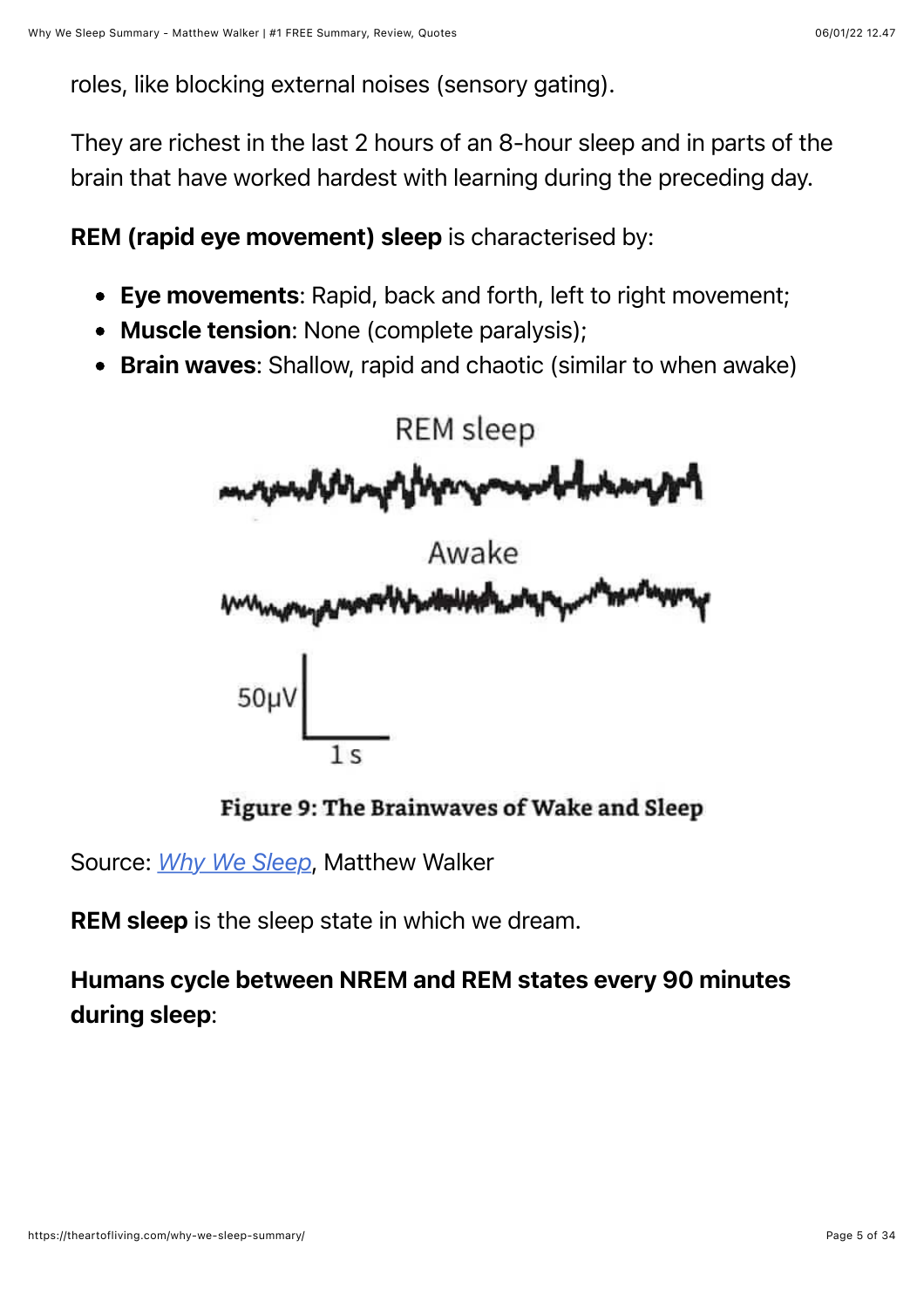

### Figure 8: The Architecture of Sleep

#### Source: *[Why We Sleep](https://www.amazon.com/dp/1501144324/?tag=whywhathow-20)*, Matthew Walker

But the distribution of light NREM, deep REM and REM is not equal:

- The ratio of **NREM** to **REM** in adult humans is  $\sim$ 80/20; but
- Deep NREM is more prevalent at the start of the night; and
- Light NREM and REM are more prevalent at the end of the night.

We'll discuss the functions and benefits of each sleep state later.

For now, though, let's talk about…

### Why Do We Dream?

#### We know a lot about HOW we dream.

We know that dreaming takes place during REM sleep.

We know that when we begin dreaming, 4 main areas of the brain become active:

- 1. Visuospatial areas Areas that deal with vision;
- 2. Motor areas Areas that deal with movement;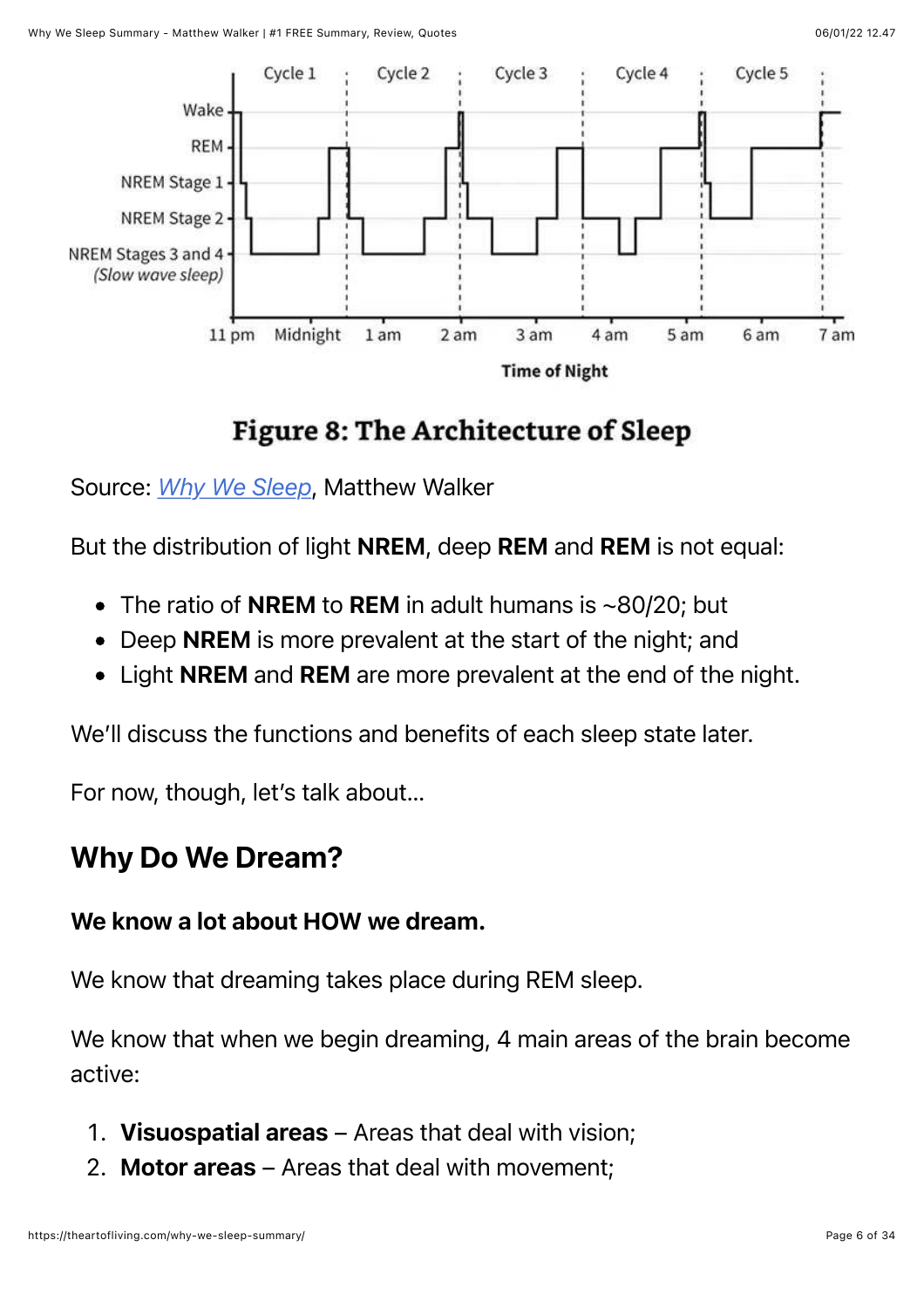- 3. The Hippocampus Short-term and spatial memory areas; and
- 4. **Emotional centres** The amygdala and cingulate cortex.

And we know that at the same time, the prefrontal cortex (rational thought) gets deactivated.

But it's the question of WHY we dream that has most interested philosophers and scientists for thousands of years.

#### The answer?

Dreams are NOT psychological manifestations of repressed desires. [Theories \(including 19th Century Freudian and Jungian ones\) of dream](https://en.wikipedia.org/wiki/Dream_interpretation) analysis are *"nonscientific and hold no repeatable, reliable, or systematic power for decoding dreams."*

Dreams are also not purely autobiographical replays of events from the last 24 hours of our waking lives.

Instead, dreams play an important role in each of the main functions of REM sleep:

- 1. As overnight therapy Taking *"the painful sting out of difficult, even traumatic, emotional episodes you have experienced during the day, offering emotional resolution when you awake the next morning"*;
- 2. For decoding emotional experiences Acting like a tuning fork that helps us recalibrate the brain's emotional compass (which helps us e.g., recognise important emotional cues in other people's facial expressions); and
- 3. As ideasthesia Inspiring creativity and promoting problem-solving by integrating new memories with old ones, building connections between previously unconnected ideas and extracting abstract, general rules.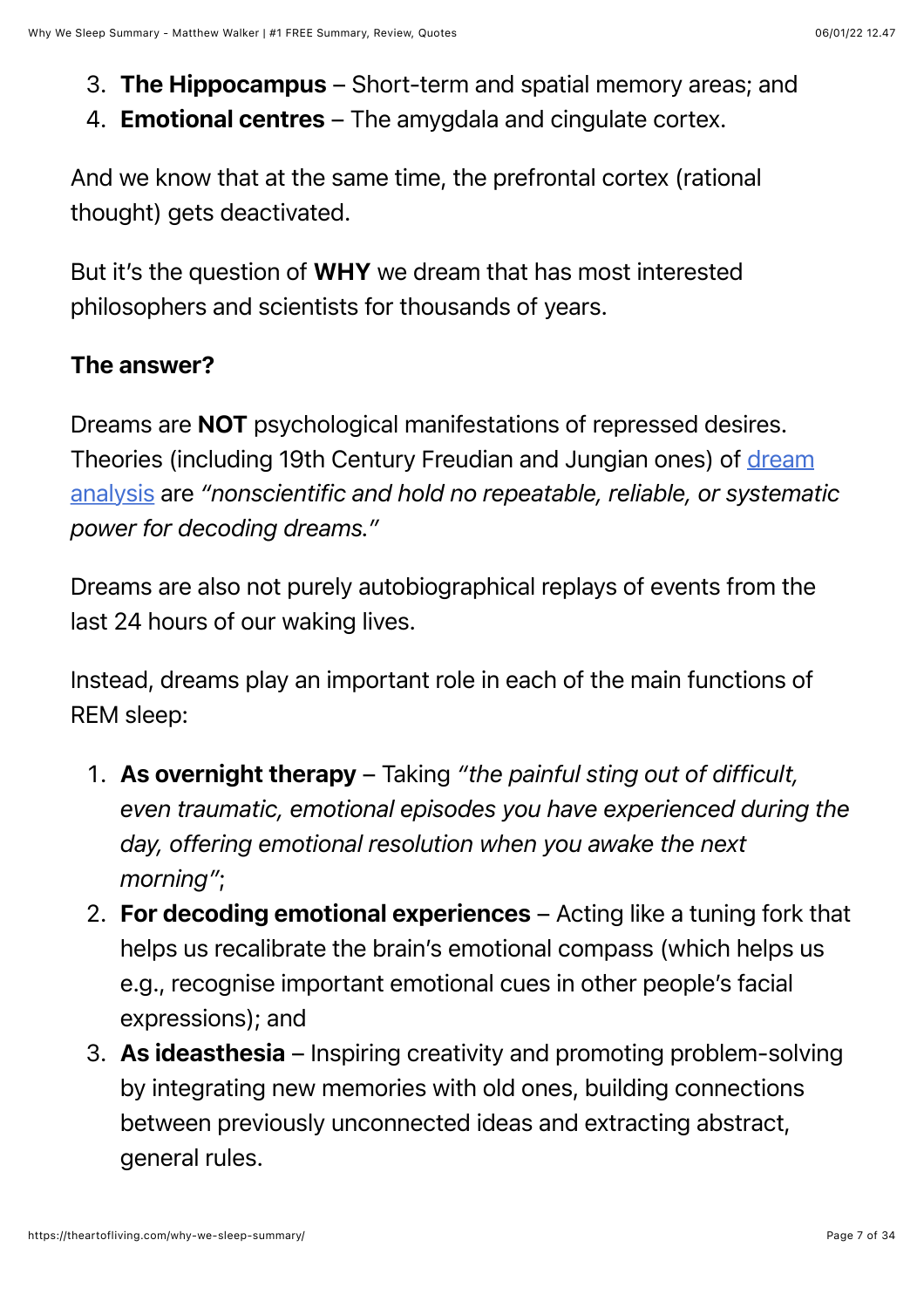Note: There is hard (MRI-based) scientific evidence for the ability of some [people to consciously control the contents of their dreams \(lucid](https://en.wikipedia.org/wiki/Lucid_dream) dreaming). There is, as yet, no evidence if or to what extent such interference in the natural process of dreaming is harmful or beneficial.

### What Makes Us Sleepy?

Two main processes regulate when and how sleepy we feel:

- 1. **Process C** Our circadian rhythm, or the wake drive.
- 2. Process S Homeostasis, or the sleep drive.

Let's break them down…

#### 1. Process C – Our circadian rhythm, or the wake drive.

The first process that regulates sleepiness is a biological clock; our circadian rhythm.

The length of our circadian rhythms varies between individuals but runs, on average, slightly longer than 24 hours.

To help them keep time, our circadian rhythms are constantly recalibrated by *"zeitgebers"* (German: *"time givers"*) like light, activity, temperature and food.

Our circadian rhythm is managed by the [suprachiasmatic](https://en.wikipedia.org/wiki/Suprachiasmatic_nucleus) (soo-pra-kaias-MAT-ik) nucleus (SCN), located in the [hypothalamus](https://en.wikipedia.org/wiki/Hypothalamus), in the brain: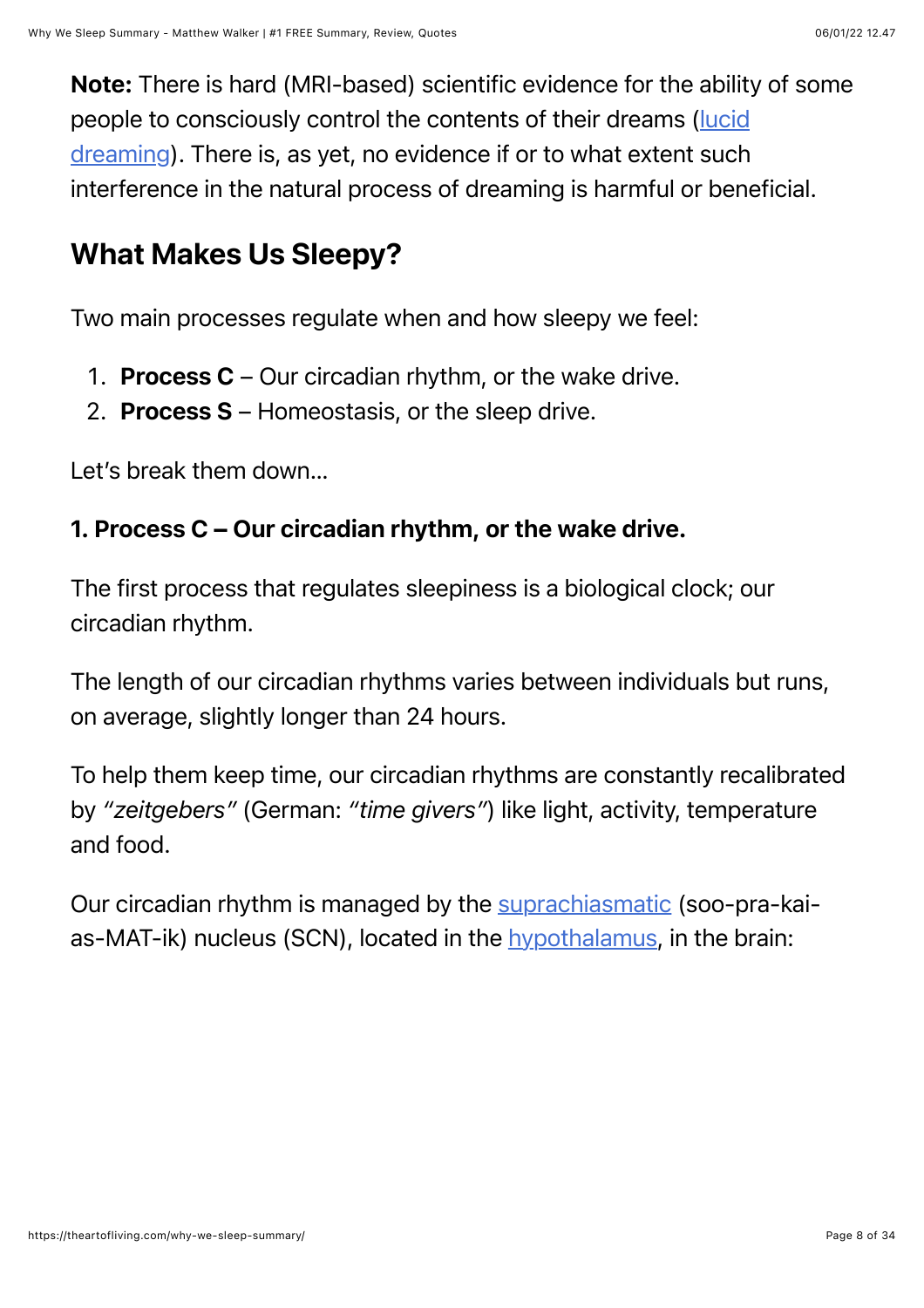

Source: [Neuroscientifically Challenged](https://www.neuroscientificallychallenged.com/blog/know-your-brain-suprachiasmatic-nucleus)

The SCN regulates many processes in the body, including body temperature: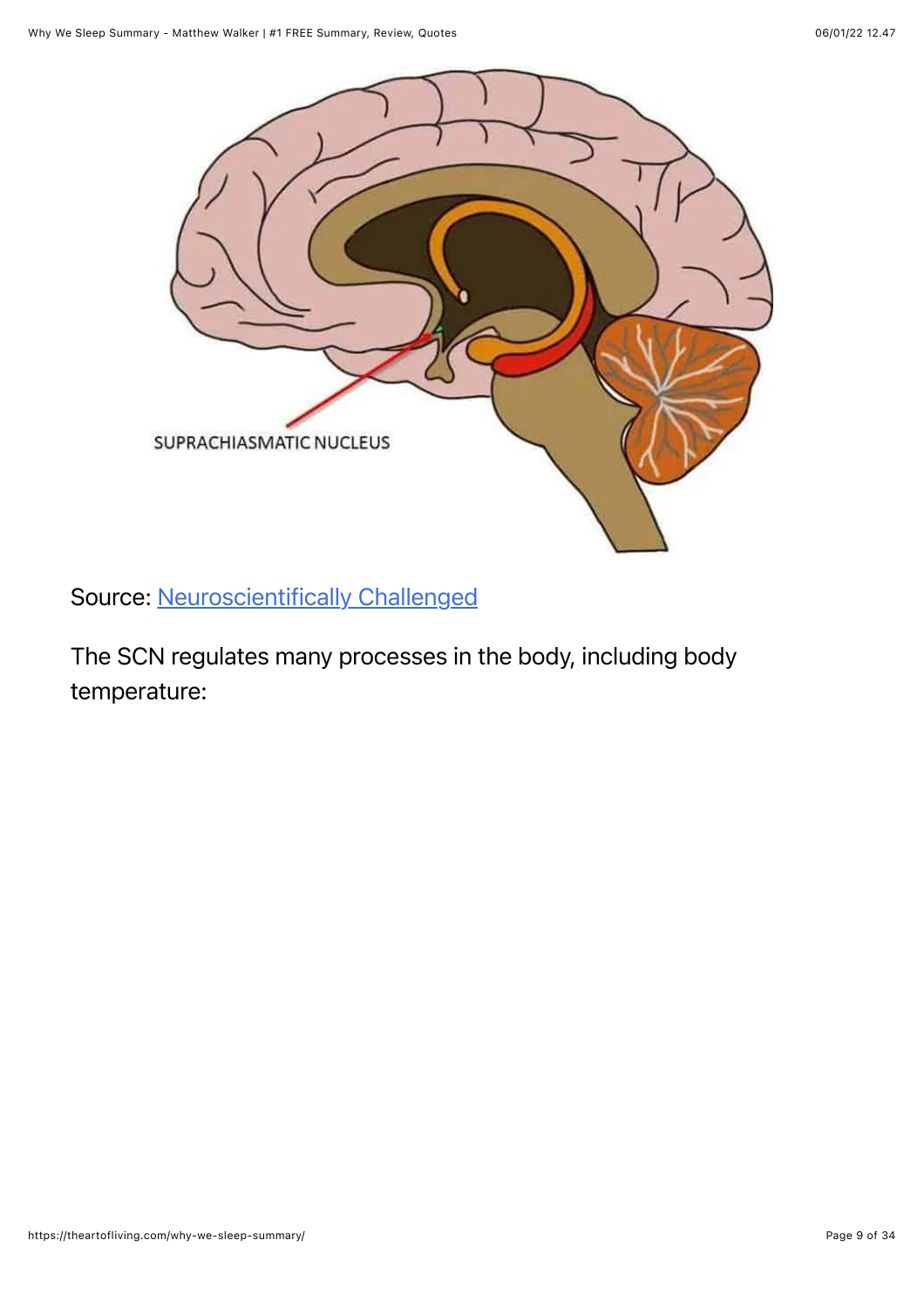

# Figure 1: Typical Twenty-Four-Hour Circadian **Rhythm (Core Body Temperature)**

Source: *[Why We Sleep](https://www.amazon.com/dp/1501144324/?tag=whywhathow-20)*, Matthew Walker

And the release of the sleep-wake cycle regulating hormone Melatonin: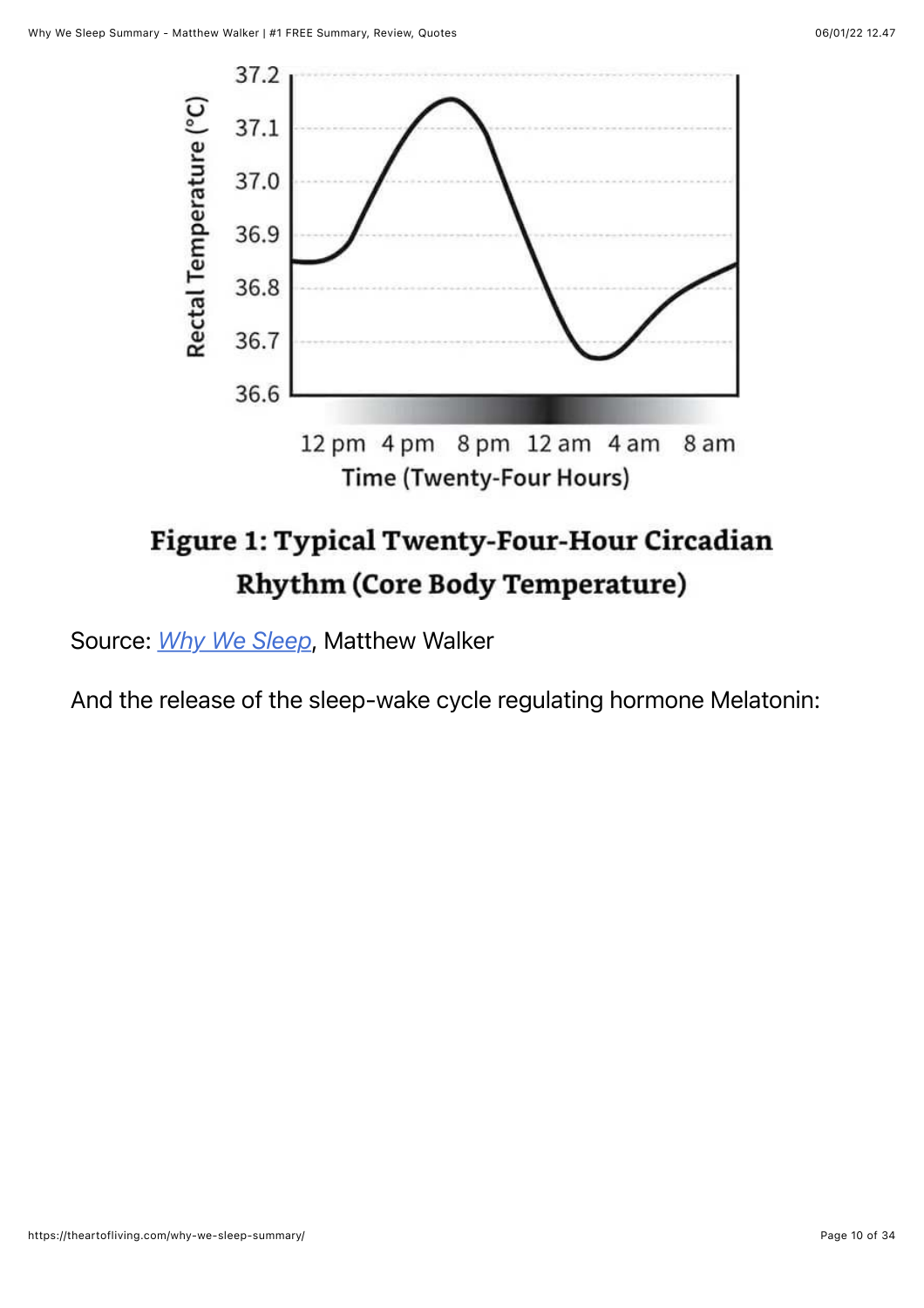

### **Figure 2: The Cycle of Melatonin**

Source: *[Why We Sleep](https://www.amazon.com/dp/1501144324/?tag=whywhathow-20)*, Matthew Walker

[Our circadian rhythm can adjust over time \(e.g., when recovering from jet](https://en.wikipedia.org/wiki/Jet_lag)  $\log$ ) but that adjustment is limited to ~1 hour per day.

Note: Walker suggests that the timing of peak wakefulness as driven by our circadian rhythm varies genetically among individuals with:

- 40% of the population being morning [chronotypes](https://en.wikipedia.org/wiki/Chronotype);
- 30% of the population being evening chronotypes; and
- 30% of the population somewhere in-between.

But he doesn't state the size of the effect or give footnotes to back up this claim.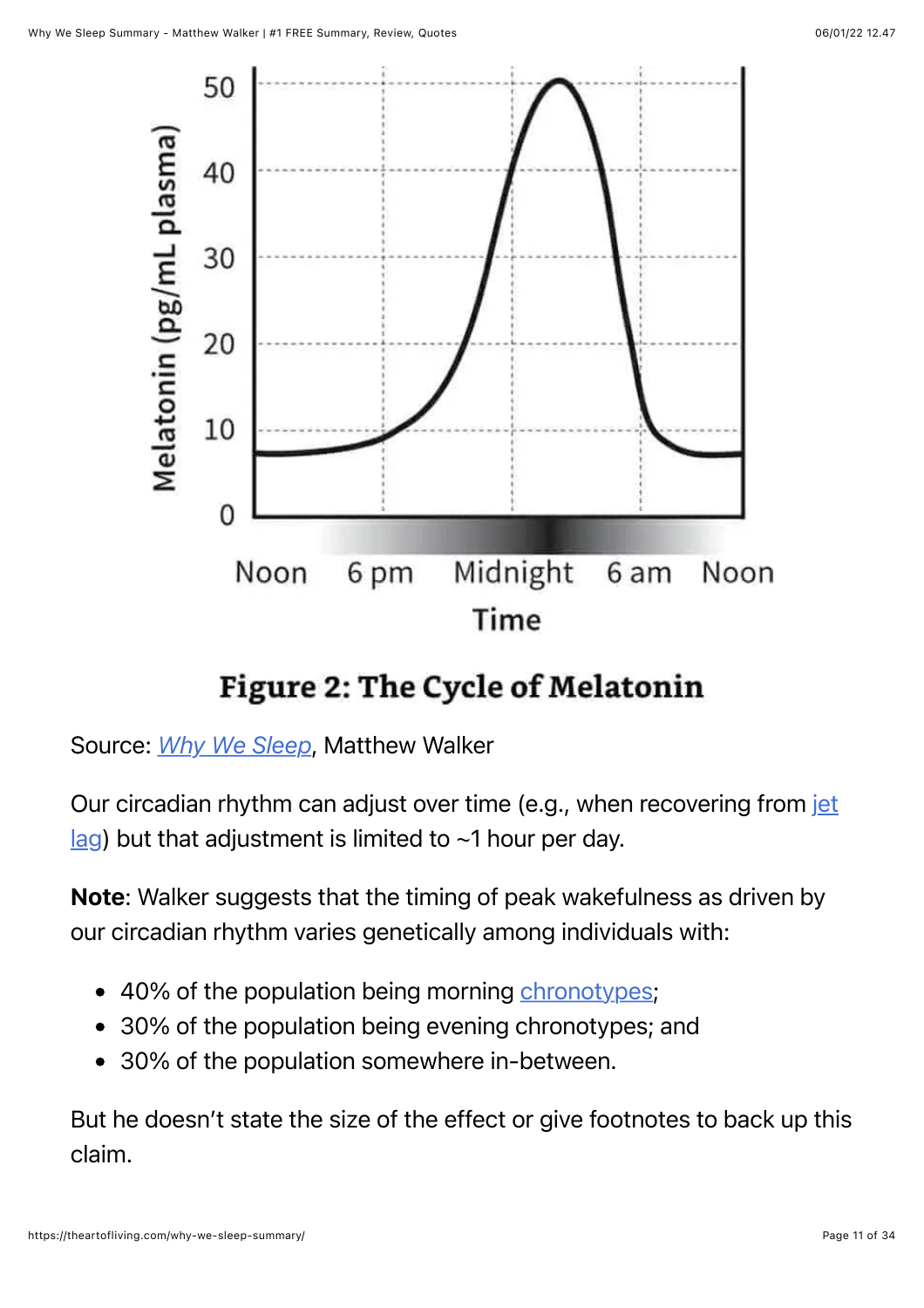#### 2. Process S – Homeostasis, or the sleep drive.

As well as the circadian rhythm, all cells in the body release a compound called adenosine (as a byproduct of [cellular respiration\)](https://en.wikipedia.org/wiki/Cellular_respiration).

While awake, adenosine levels build up faster than they can be broken down (like lactic acid in anaerobic exercise).

The elevated adenosine interacts with receptors that make us increasingly drowsy.

The effect peaks after 12 – 16 hours of wakefulness, creating a strong urge to sleep.

During sleep, adenosine production decreases and the body is able to bring adenosine levels back down to levels more conducive to wakefulness.

**Process C** and **Process S** are independent, but their effects support each other to help regulate sleep.



# **Figure 4: The Two Factors Regulating Sleep and Wakefulness**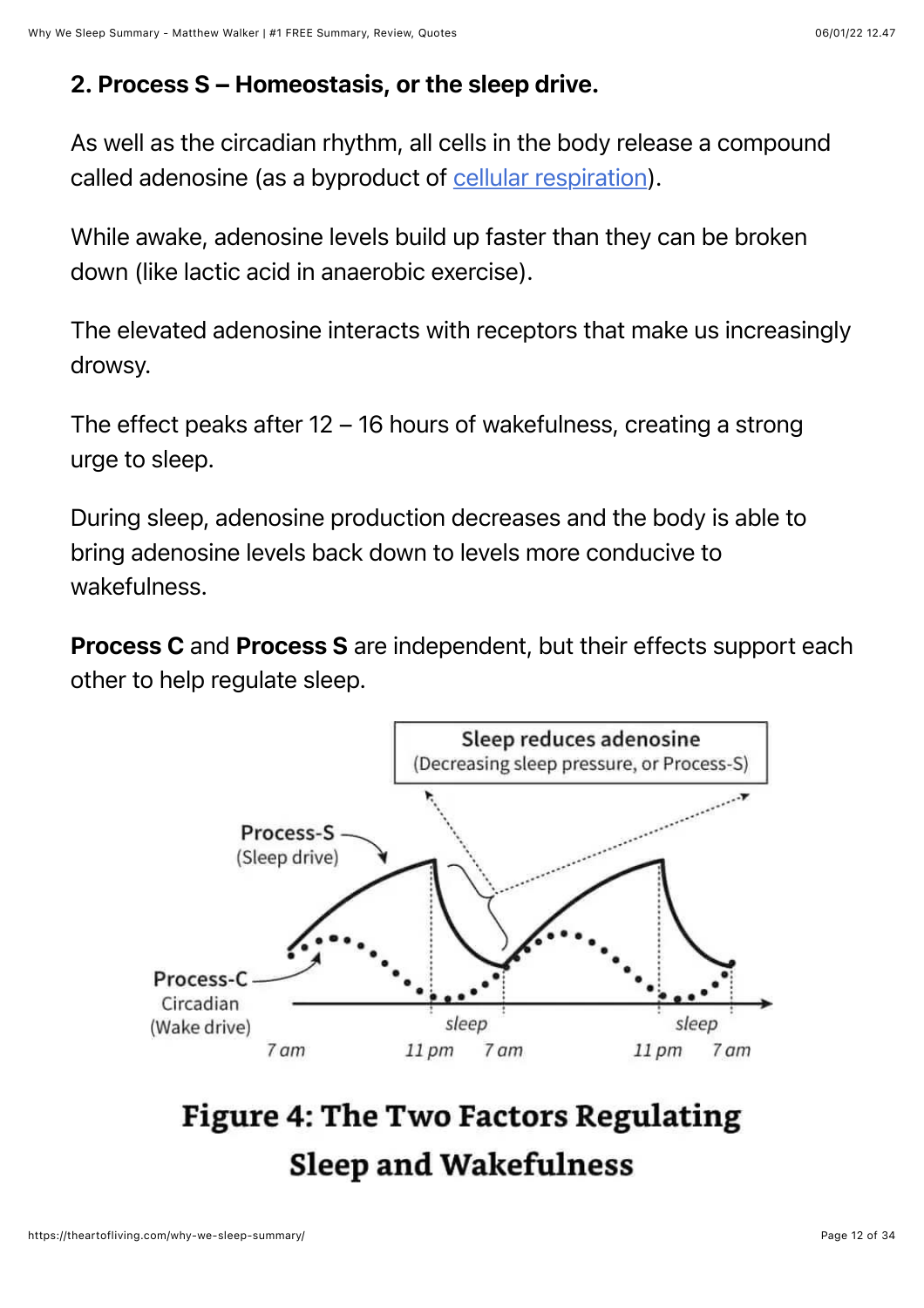#### Source: *[Why We Sleep](https://www.amazon.com/dp/1501144324/?tag=whywhathow-20)*, Matthew Walker

#### The Sleep Switch

There is a powerful sleep-wake switch in the brain, regulated by the chemical orexin.

When we are awake, the hypothalamus (which contains the SCN) releases orexin, which tells the brain stem we are awake.

The brainstem stimulates the thalamus (the brain area above the hypothalamus), which opens the sensory gate between the brain and the outside world.

When we fall asleep, the hypothalamus stops releasing orexin, which powers down the brain stem, which closes off the sensory gate.

It is the malfunctioning of this pathway that causes the sleep disorder, narcolepsy.

The body goes to a lot of effort to make sure we sleep, which begs the question…

### Why Is Sleep So Important?

Getting enough sleep/not being sleep deprived:

#### Health & Vitality:

- Helps you live longer (protects DNA);
- Reduces cravings (e.g., food, alcohol, drugs);
- Protects you from colds and the flu (boosts immune system);
- Protects you from obesity and diabetes (improves metabolism);
- Protects you from cancer (boosts cancer-fighting immune cells);
- Lowers risk of hypertension, heart attack and stroke;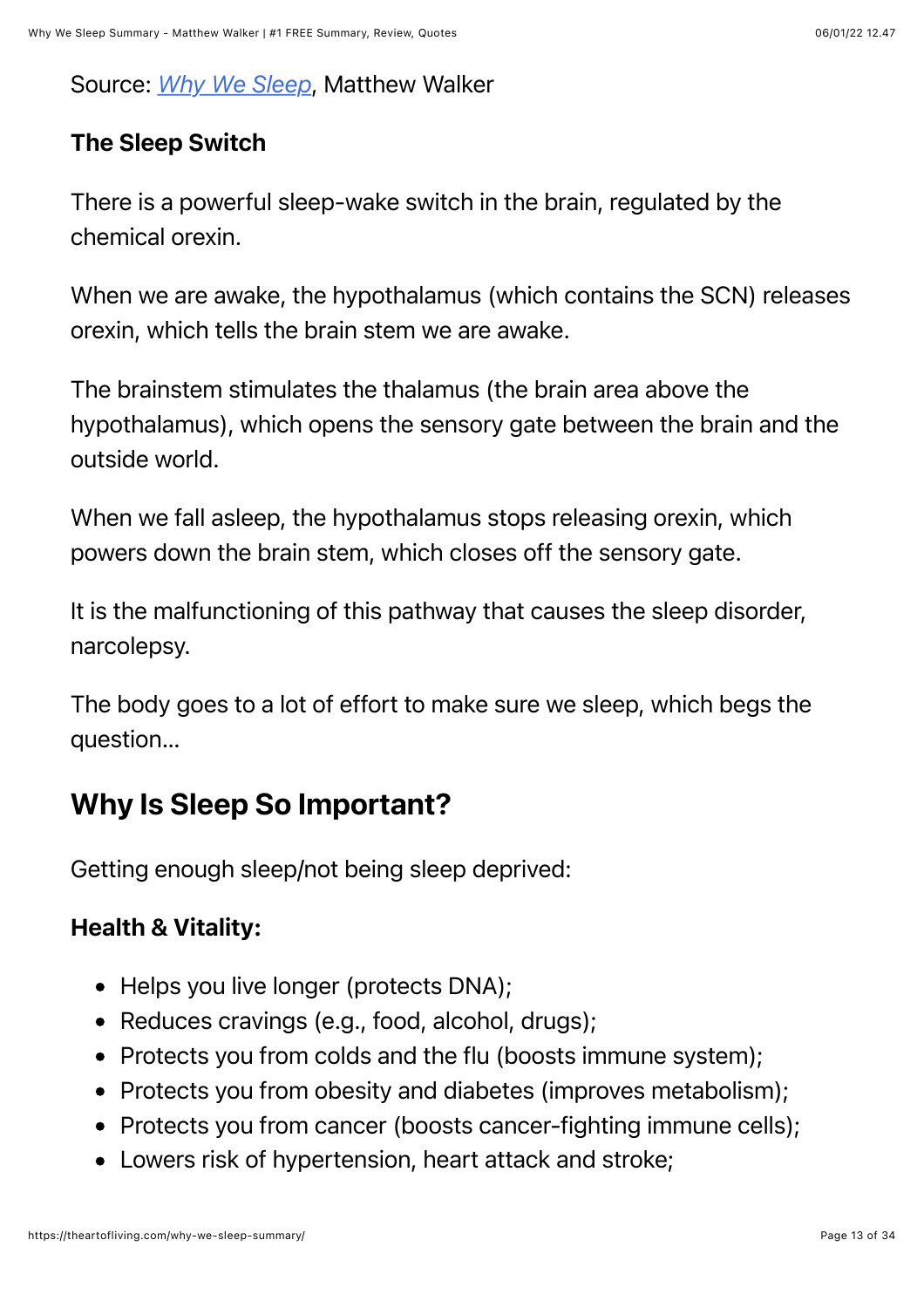- Increases release of growth hormones;
- Significantly reduces the risk of athletic injury;
- Restores athletic strength and endurance;
- Decreases sensitivity to pain;

Note: For more statistics and details on the effects of sleep deprivation on physical health, see chapter 8 [in the book.](https://www.amazon.com/dp/1501144324/?tag=whywhathow-20)

#### Thoughts & Emotions:

- **NREM:** Protects you from Alzheimer's1;
- Improves emotional resilience and stability2;
- Lowers risk of anxiety and depression3;
- Lowers risk of bipolar episodes3:
- Lowers risk of suicide3;

Note 1: Glial cells shrink ~60% during NREM allowing cerebrospinal fluid to flush out toxic debris like amyloid proteins, tau proteins and other molecules.

Note 2: Sleep deprivation hampers the prefrontal cortex (reasoning) from inhibiting responses in the amygdala (fear, anger) and striatum (impulsivity, reward), increasing the extremity of both negative and positive emotional responses.

Note 3: Though 1 night of sleep deprivation can improve depression in 30-40% of sufferers, the effect goes away after sleep and the 60-70% who don't improve will actually get worse.

#### Growth & Learning:

- NREM: Restores the brain's capacity to absorb facts (declarative memory);
- NREM: Selectively strengthens (consolidates) existing declarative memory;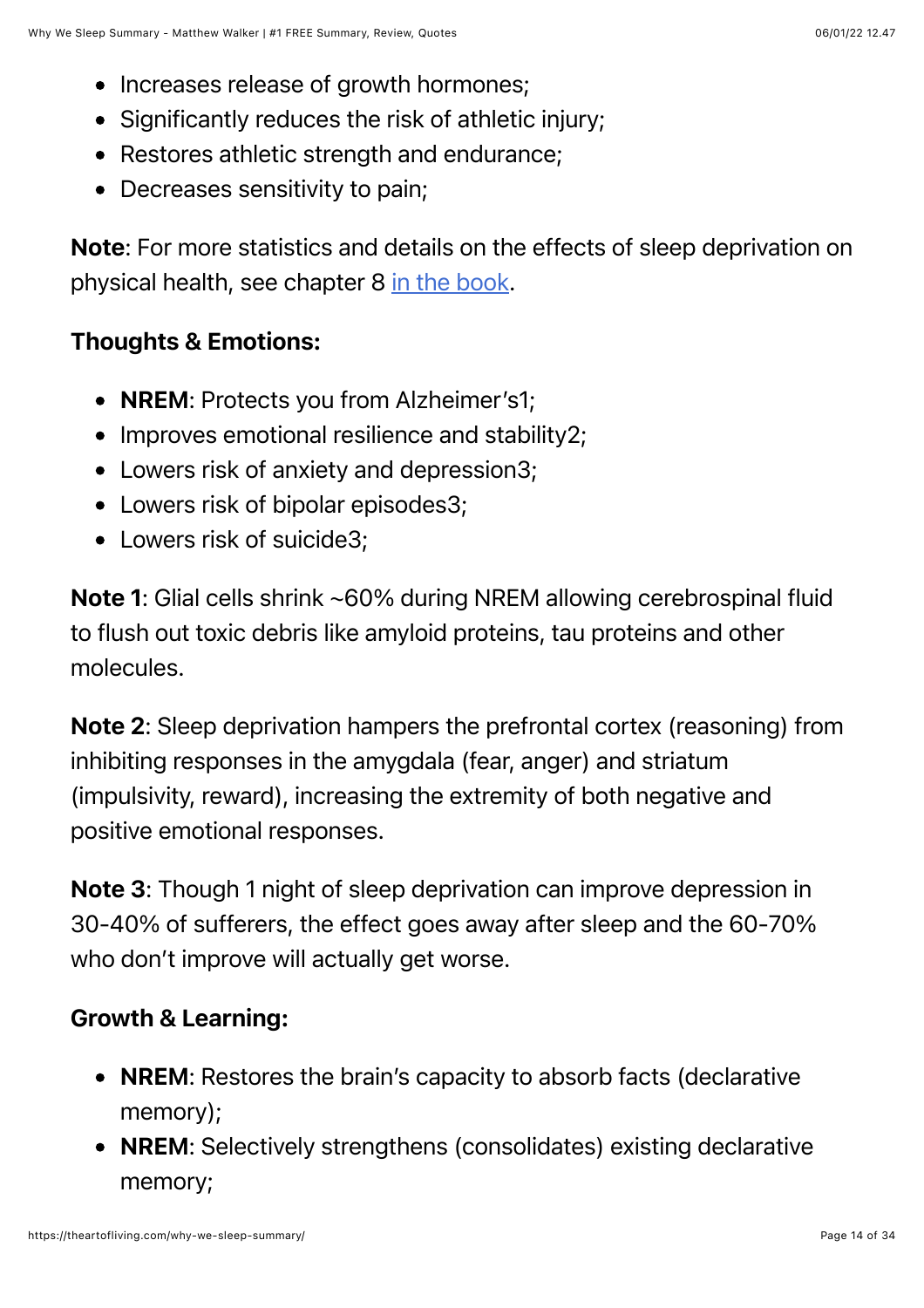- NREM: Repairs and recovers declarative memories;
- Stage 2 NREM: Refines and maintains non-declarative (e.g., motor) memory;
- REM: Promotes complex memory assimilation and integration;
- REM: Improves abstract problem solving and boosts creativity;
- May play a critical role in recovery after brain damage (e.g., from stroke);

Note: Walker dives more deeply into sleep and memory. For more on e.g., the role of sleep spindles in declarative memory transfer between the "short-term" hippocampus and the "long-term" neocortex or the role of sleep in non-declarative memory consolidation, see chapter 6 [in the book](https://www.amazon.com/dp/1501144324/?tag=whywhathow-20).

Note: Pulling an all-nighter decreases the brain's ability to learn new facts by as much as 40% and any facts learned are forgotten more quickly.

#### Family & Friends:

- Improves safety (e.g., while driving);
- REM: Improves emotional/allocentric thinking;

Note: Walker talks at length about the underreported import of drowsy driving. Short story: if you feel drowsy, get off the road, nap 20-30 minutes, wait 20-30 minutes, then, if you must, have a coffee and start driving again.

**Just remember:** When you're tired, you're bad at predicting how tired you are which is just one reason drowsy drivers are often more dangerous on the road than drunk drivers. For more, see chapter 7 [in the book](https://www.amazon.com/dp/1501144324/?tag=whywhathow-20).

#### Love & Partnership:

- Makes others rate you as more physically attractive;
- improves libido (increases testosterone);
- Increases sperm count;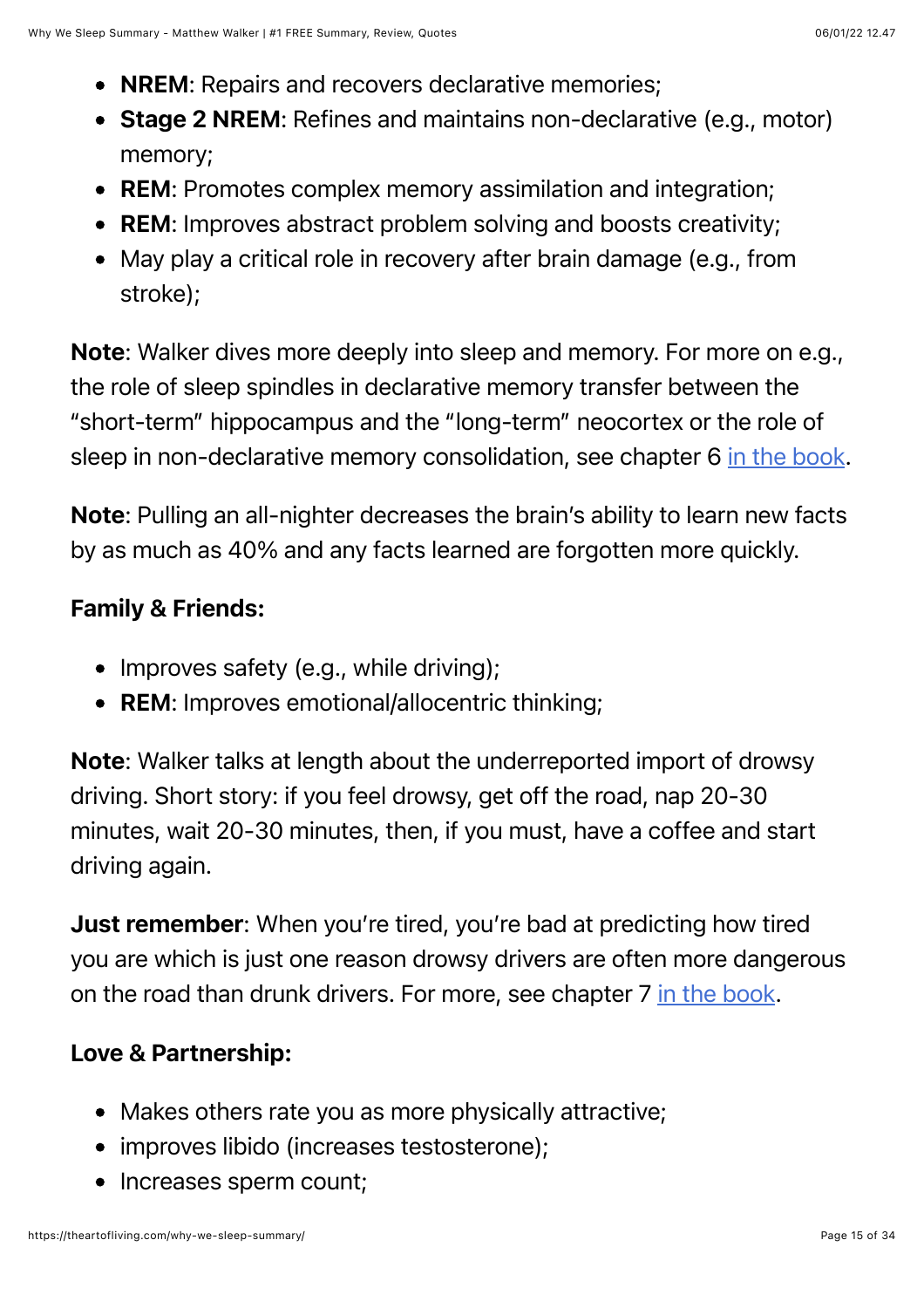• Increases ovular fertility;

#### Productivity & Performance:

- Reduces drowsiness;
- Improves concentration;

#### Business & Career:

- Improves complex reasoning; and
- Improves rational decision making.

And these benefits ripple out across the whole of society.

So, sleep is critical.

But before we talk about how much you need and how to sleep well, let's review…

### How Does Sleep Change With Age?

Our sleep preferences and ability to sleep change dramatically throughout life.

#### Before birth:

- Pre week 23: Sleep-like state, much of which resembles REM.
- Post week 23: Brain centres wired up for NREM and REM. Foetus spends 6h in NREM, 6h in REM (but without paralysis, hence kicking) and 12h in an intermediary (neither clearly REM nor NREM) state.
- Final trimester: First glimmers of true wakefulness  $(2 3$  hours per day).
- Last two weeks: REM up to 9h per day as synaptogenesis (brain development) starts to peak.
- Last week: REM up to 12h per day.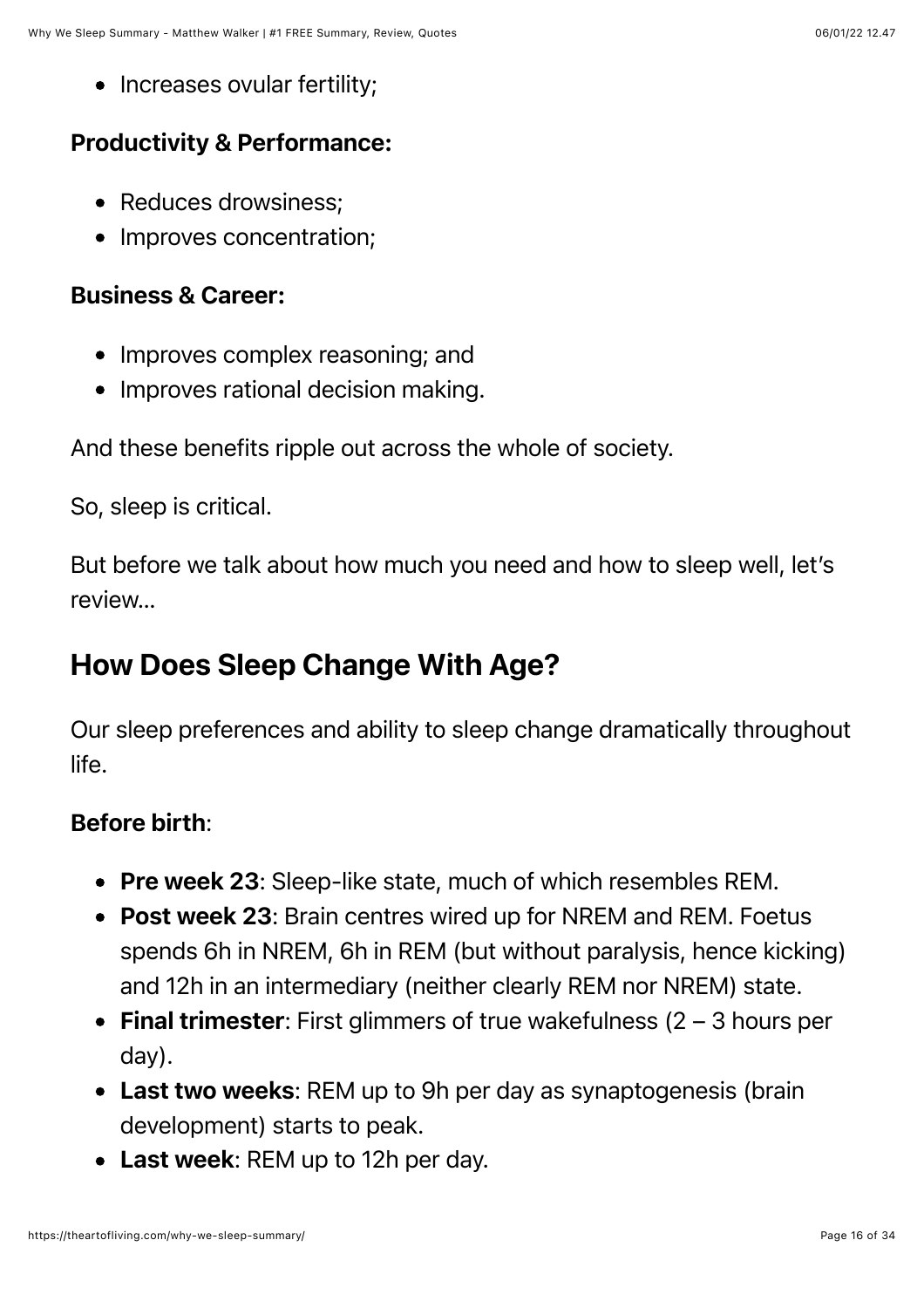Note: Maternal drinking disrupts foetal REM. Heavy drinking has been linked to increases in neuropsychiatric illness. But even 2 glasses of wine is enough to significantly disrupt foetal REM and breathing while alcohol is in the mother's system.

#### Infanthood:

- First 3-4 months: Highly polyphasic (lots of short naps) as SCN develops.
- At 6 months: An infant sleeps ~14 hours per day with a 50/50 NREM to REM ratio.
- 4 months 1 year: Sleep gets less polyphasic as circadian rhythm strengthens.

#### Childhood:

- 1 year 4 years: Sleep tends to natural biphasic (night + afternoon nap) pattern.
- At 5 years: A child sleeps for 11 hours with a 70/30 NREM to REM ratio.
- Late childhood: Sleep trained into modern monophasic (night only) sleep pattern.
- During childhood: Circadian rhythm tends to peak early in the day (sleep signals peak ~9 PM).

#### Adolescence:

- Pre-puberty: NREM peaks as brain maturation (pruning) kicks in.
- During puberty: Circadian rhythm gets later (2-3 hours after a normal adult).

#### Late teen/adulthood:

• Late teen/adulthood: People sleep for ~8 hours with an 80/20 NREM to REM ratio.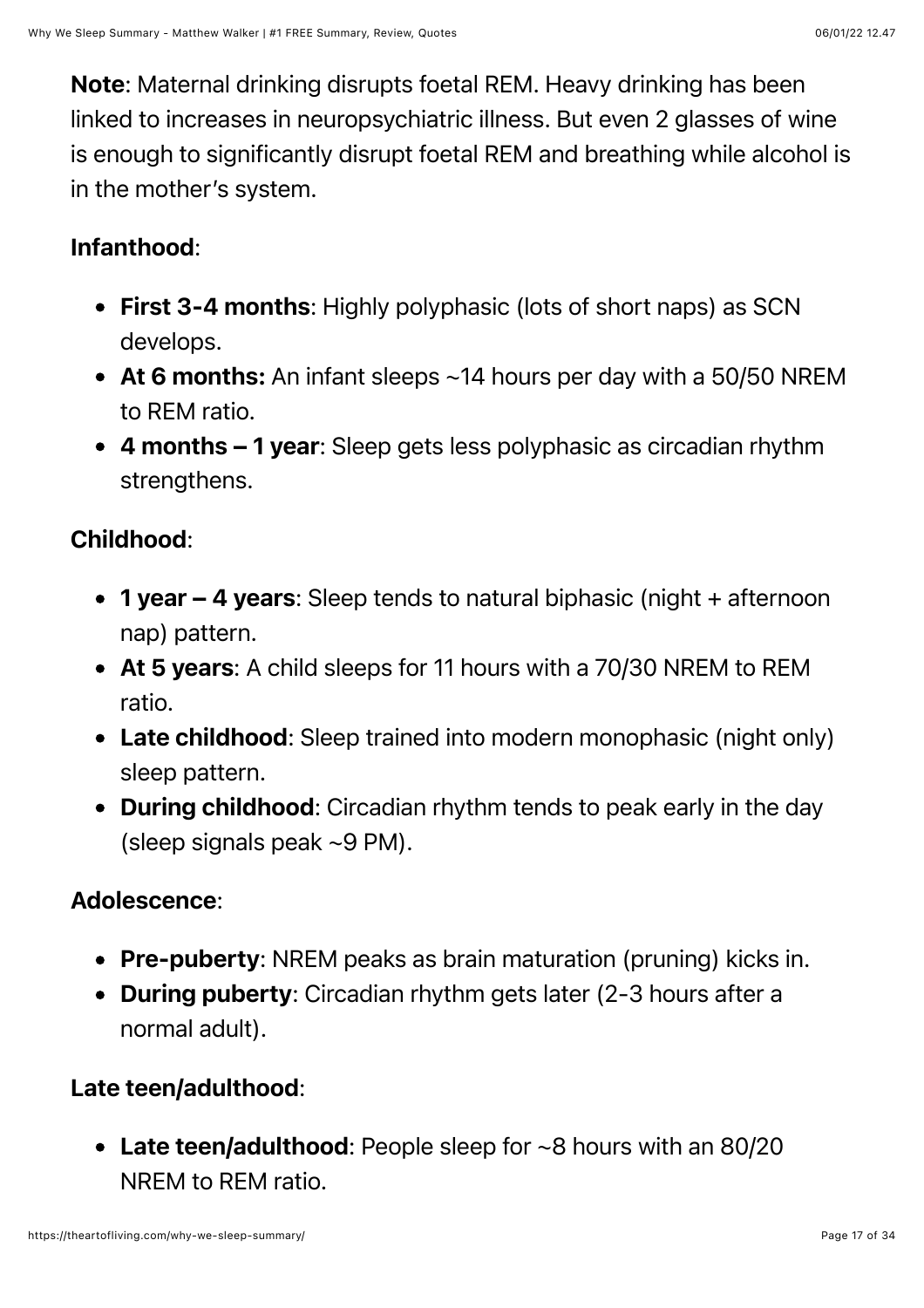• Young/middle adulthood: Circadian rhythm gets earlier again (sleep signals vary by individual).

#### Midlife and old age:

Older adults do NOT need less sleep than younger adults.

And yet, as we get older:

- NREM declines We get less deep sleep (-60-70% by mid-40s and -70-80% by mid-80s vs. young teenage years);
- Sleep gets fragmented Caused by disease, medication, bladder weakness; and
- Sleep timing gets disrupted Circadian rhythm gets weaker and shifts earlier.

Failing to adapt causes sleep efficiency (time asleep/time in bed) to decrease dramatically (~70-80% by mid-80s vs. 95% in teens).

Causing a decline in both quantity and quality of sleep.

Which may be a significant contributor to age-related health issues.

In fact, Walker goes as far as asserting that poor sleep may be one of the most under-appreciated factors in cognitive and medical ill-health in the elderly.

### How Much Sleep Do I Need? (Quantity)

#### To get the full benefits of sleep, you need enough of it to:

- 1. Give each sleep state time and space to work; and
- 2. Bring your adenosine levels back down to a workable level.

#### How much sleep is that?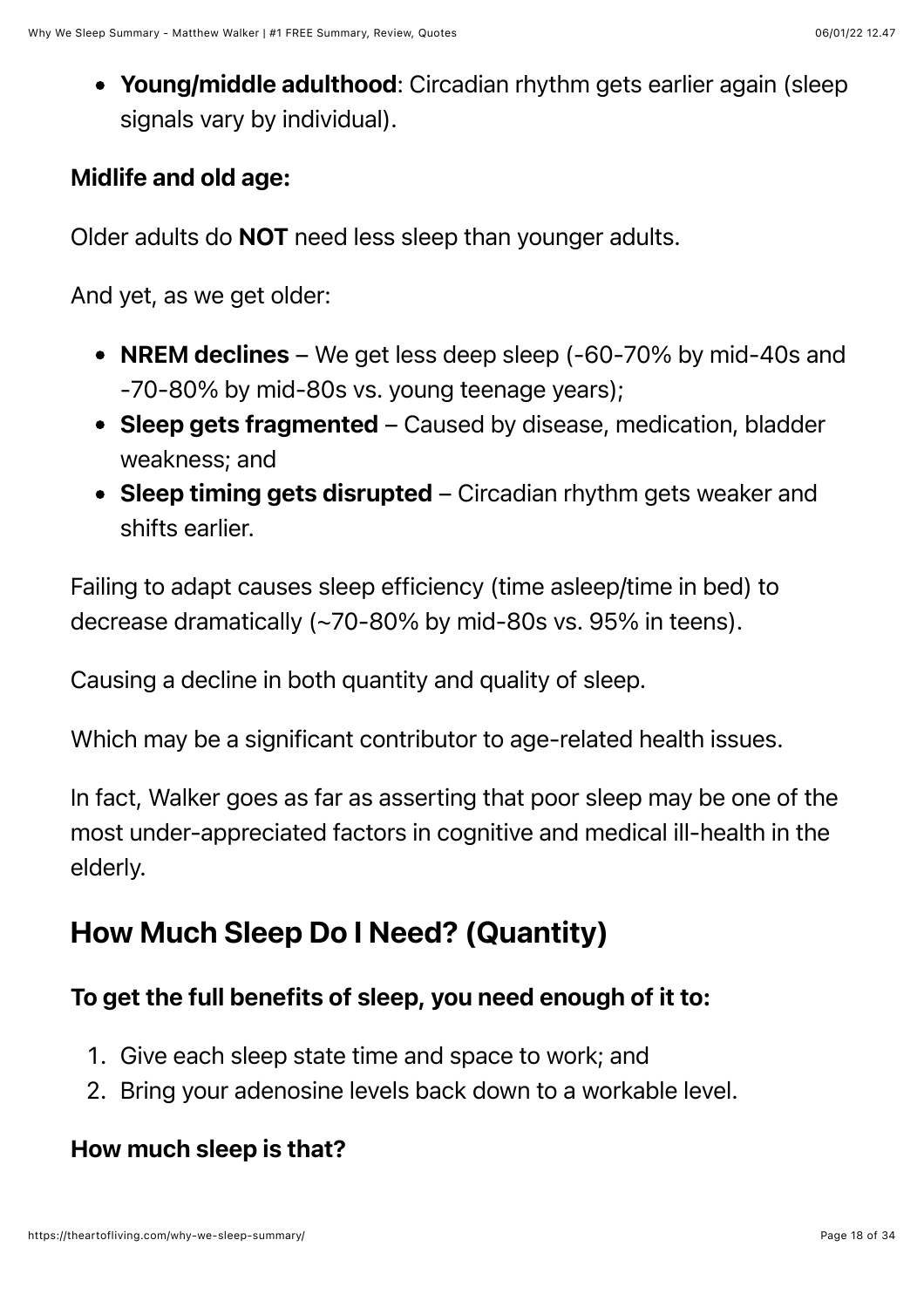You'd need a lab to get an accurate answer since sleep requirements vary between and within individuals based on genetics, activity levels, sleep efficiency, age etc…

#### But as a rough guideline:

- Walker gives himself an 8-hour sleep opportunity (time in bed) every night;
- And the CDC suggests spending at least  $7 9$  hours in bed every night.

Note: A very rare group of individuals (you are more likely to be struck by lightning) can get away with less than 5 or 6 hours of sleep. Though the exact mechanism is not yet understood, it seems to be linked to a subvariant of gene BHLHE41.

As an optional bonus (not a substitute), you might also take a 30-60 minute nap in the early afternoon.

Note: There is evidence to suggest humans are naturally biphasic (night plus early afternoon nap, not two night time sleep phases – this was a 17/18th Century fad). And daytime naps contain sufficient sleep spindles to offer significant memory improvement as well as boosting perceived energy and reducing muscle fatigue.

#### How do you know if you need more sleep than you're getting?

The human brain is very bad at estimating how sleep deprived it is.

#### So here are two questions you can ask to check if you're sleep deprived:

- Could I fall back to sleep at 10 or 11 AM? If so, you probably need more sleep.
- Can I function optimally without caffeine before noon? If not,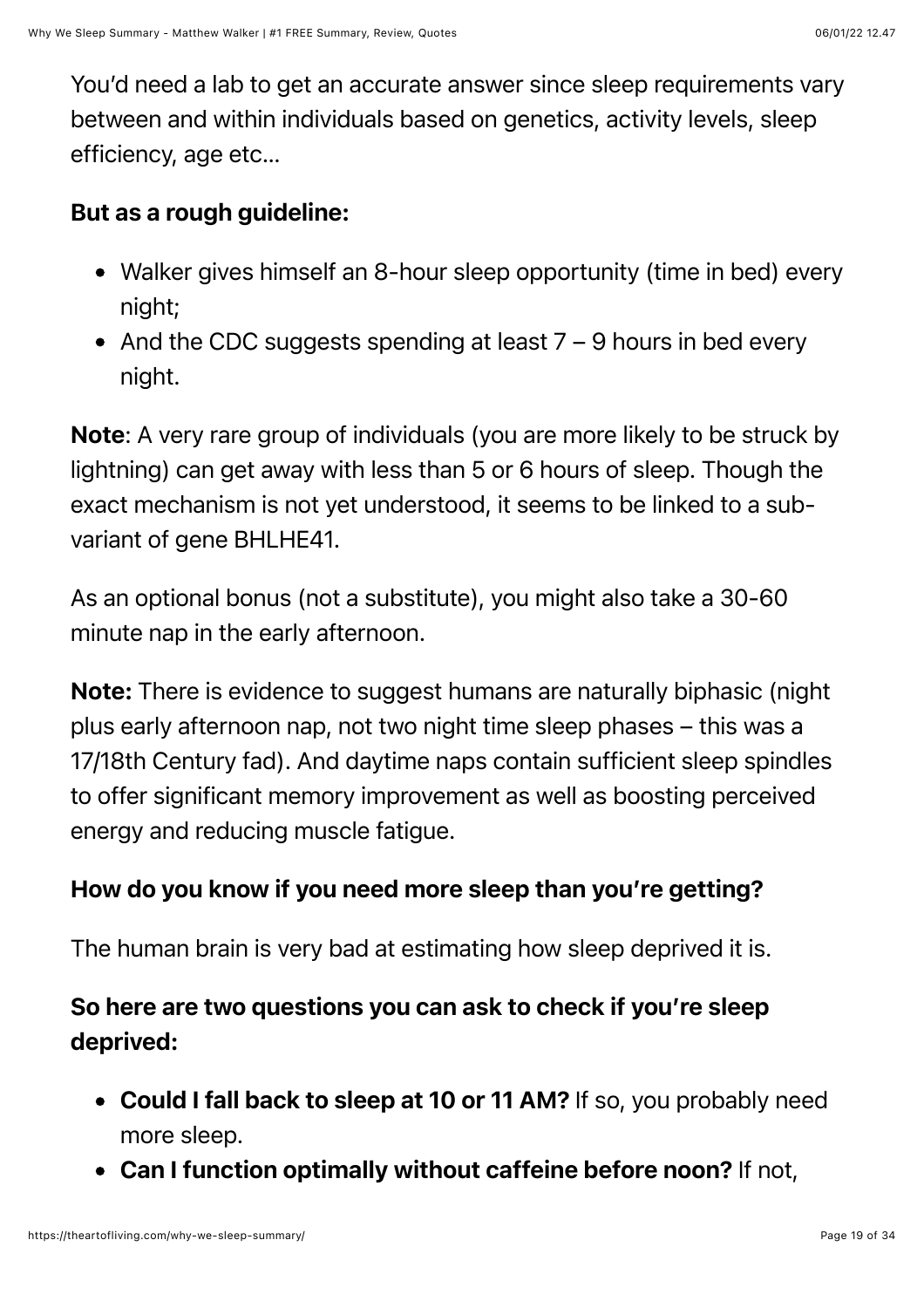you're probably medicating sleep deprivation and need more sleep.

#### Still not sure if you're sleep deprived?

#### Here are a few more bonus questions to double-check your suspicions:

- If you didn't set an alarm clock, would you sleep past that time?
- Do you find yourself reading and re-reading the same sentences?
- Do you often forget what colour the last few lights were when driving?

If you answered yes to any of these questions then you may want to stop for a nap and/or review your ongoing sleep habits.

Note: It's important to make sure you don't cut sleep short as doing so may cause you to miss out on the richest period of late-stage light NREM sleep spindle activity that is essential to memory consolidation.

If you need an alarm to wake up, consider going to bed earlier!

#### Is it true that too much sleep leads to an early death?

Most things that are good for you – eating food, drinking water, breathing oxygen, sleeping – will kill you if you take them to ridiculous extremes.

But Walker suggests that studies which show that as little as 9-hours of sleep are linked to increased mortality may be misleading since it's very unclear if it's lots of sleep that causes the cited causes of death (esp. infection and immune-activating cancers) or whether it's the conditions which cause the body to try and heal itself with more sleep.

One thing we do know, however, is that quantity is not the only important factor in getting enough sleep. It's also essential to think about…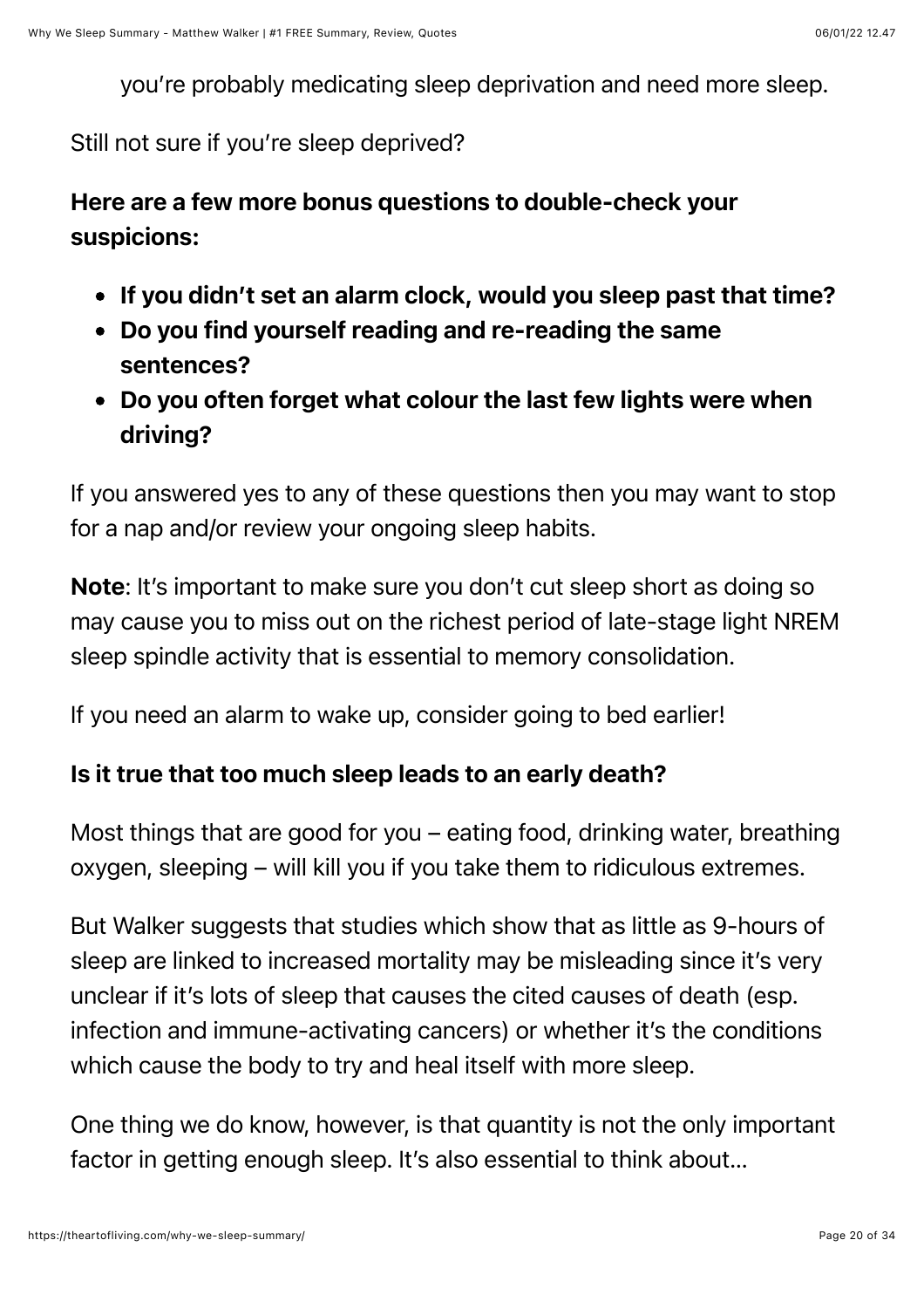# How Can I Sleep Better? (Quality)

When it comes to getting enough NREM and REM, quality of sleep is as important as quantity of sleep opportunity.

The body uses several internal and external signals (see zeitgebers in "*What is sleep?*" to help us transition into healthy, high-quality sleep.

When these signals are disrupted, the result is lower sleep efficiency and (often) sleep deprivation.

Some disruptions are natural (e.g., age-related physiological changes, nursing children).

Others come from or have been made worse by, our modern lifestyles.

#### Among them are 5 main offenders, including:

- 1. Electric (especially LED) light Disrupts SCN calibration of our circadian rhythm;
- 2. Regularised temperature As above, temperature (especially night-time cooling) is a powerful circadian zeitgeber;
- 3. Caffeine Blocks adenosine detection, masking fatigue and disrupting sleep;
- 4. Alcohol Acts as a sedative but disrupts REM and fragments sleep; and
- 5. A legacy of punching time cards Cuts sleep short, killing latestage sleep.

#### To maximise sleep quality, Walker makes 12 suggestions:

- 1. Stick to a sleep schedule  $-$  Go to bed and wake up at the same time every day.
- 2. Exercise daily At least 30 minutes but not within  $2 3$  hours of sleep.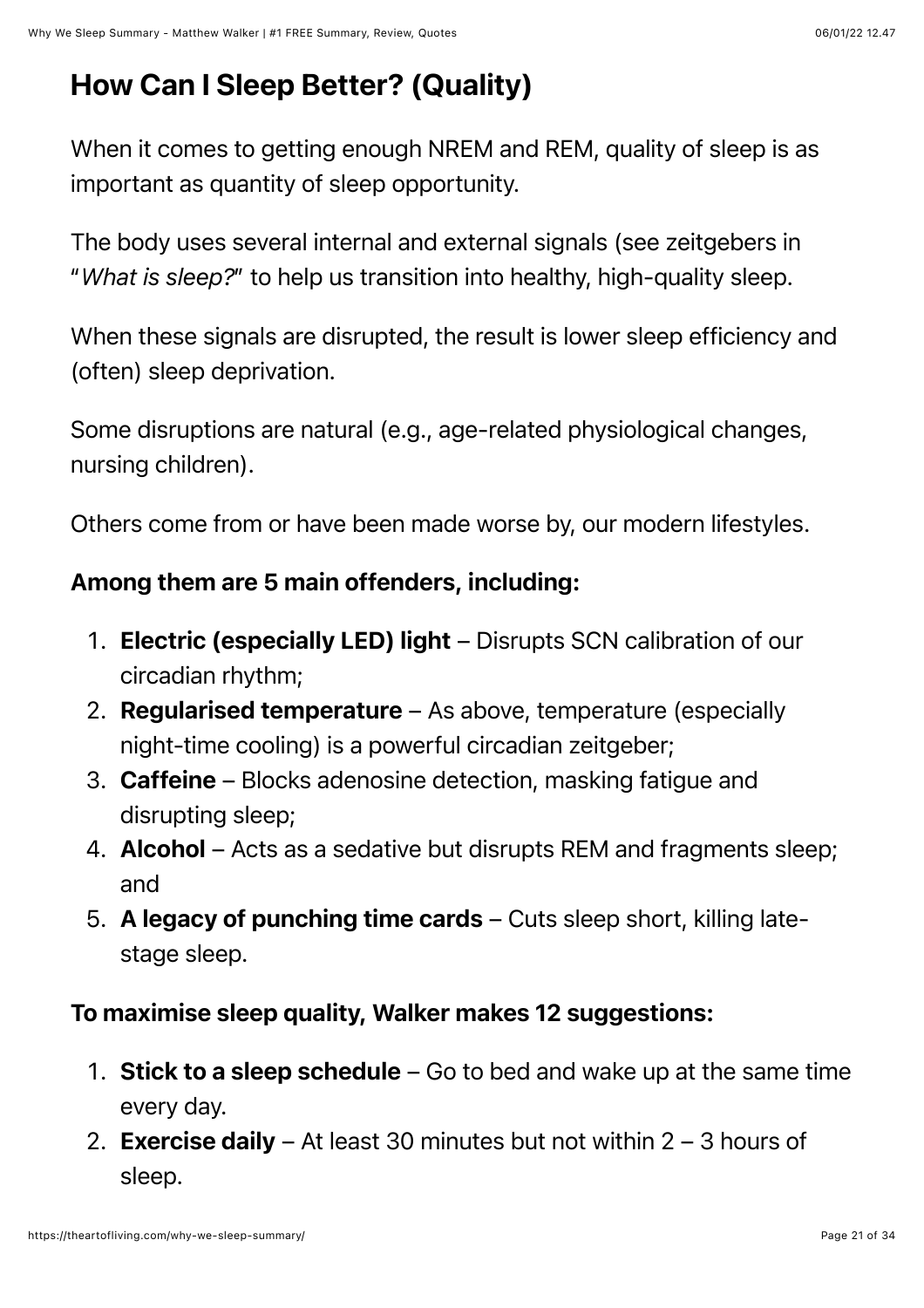- 3. Avoid caffeine1 and nicotine Stimulants disrupt your sleep.
- 4. Avoid alcohol2 before bed Alcohol impairs REM and fragments sleep.
- 5. Avoid large, late night meals and drinks They can disturb and disrupt sleep.
- 6. Avoid medications that disrupt sleep Check for alternatives.
- 7. Avoid naps/dozing after 3 PM They make it harder to fall asleep later.
- 8. Relax before bed3 Make time to wind down before sleep.
- 9. Take a hot bath  $-$  The post-bath drop in body temperature can help you feel sleepy.
- 10. Create a dark, cool, comfortable, gadget-free space Make sleep as easy as possible and reduce exposure to (especially LED) light4.
- 11. Get 30 mins of sunlight per day Natural light regulates your circadian rhythm.
- 12. Don't lie in bed awake If you can' sleep after 20 minutes, don't lie in bed panicking, do something calming (like reading a book) until you feel sleepy.

Note 1: It takes 30 minutes for caffeine to take effect but 5-7 hours to process 50% of the caffeine in our system. Genetics play a role (some people have a fast-acting enzyme). As does age (older people metabolise caffeine slower). And it's worth noting that decaffeinated coffee still contains 15 – 30% of the caffeine in a regular cup of coffee.

Note 2: Even a small quantity of alcohol (~3 units) consumed 3 nights after learning was shown to severely disrupt REM and cause partial amnesia of up to 40% of newly learned facts vs. a control group.

Note 3[: For more on this, you may enjoy this article on how to master your](https://theartofliving.com/morning-routine-win-before-others-begin/) morning routine (**Hint**: It begins with a solid evening routine.)

Note 4: If you must use screens later in the evening, Walker suggests installing software/activating features that de-saturate blue LED light on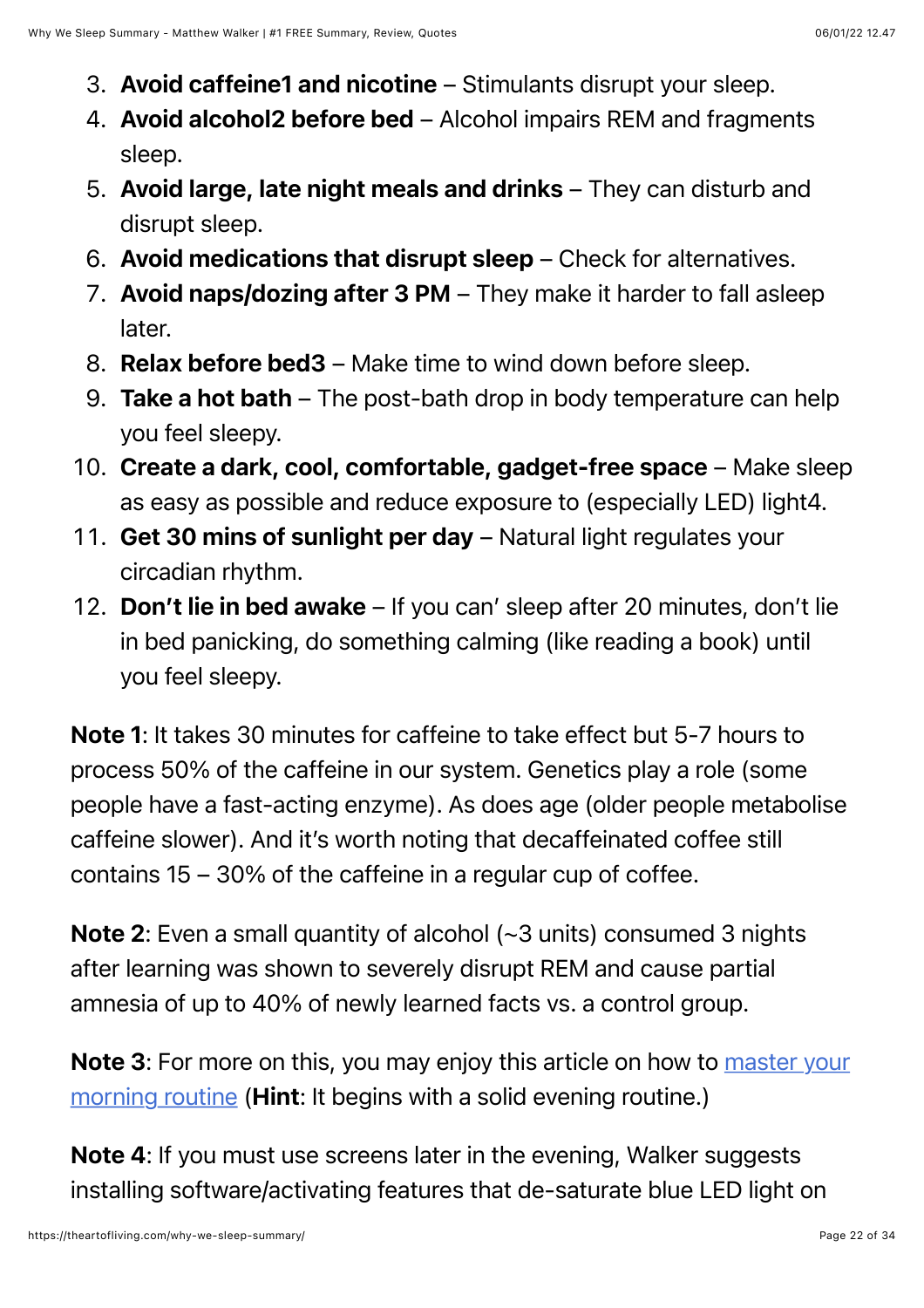all your devices.

### But What If I'm STILL Struggling With Sleep?

If you're still struggling to sleep, despite following the recommendations above, it could be that you're suffering from a sleep disorder like:

- [Insomnia](https://en.wikipedia.org/wiki/Insomnia) Inadequate ability to sleep despite sufficient opportunity;
- [Sleep apnea](https://en.wikipedia.org/wiki/Sleep_apnea) Breathing difficulties that disrupt sleep;
- **[Somnambulism](https://en.wikipedia.org/wiki/Sleepwalking)** Physical activity during NREM stage sleep;
- [Narcolepsy](https://en.wikipedia.org/wiki/Narcolepsy) Sudden daytime sleepiness, sleep paralysis and cataplexy; or even
- [Fatal familial insomnia](https://en.wikipedia.org/wiki/Fatal_insomnia) A very rare and incurable genetic form of insomnia.

Note[: I'll cover insomnia below. For the other disorders, see chapter 12 in](https://www.amazon.com/dp/1501144324/?tag=whywhathow-20) the book.

Insomnia is the most common sleep disorder, affecting 1 in 9 people (though twice as common in women as in men).

#### It is clinically characterised by:

- Dissatisfaction with sleep quantity or quality;
- Suffering significant distress or daytime impairment;
- Takes place at least 3 nights per week for at least 3 months; and
- Does not have any coexisting, causative mental/medical conditions.

Is most commonly triggered by emotional distress and anxiety that keeps the body in a sleep-inhibiting fight-or-flight mode.

#### And comes in two forms:

- Onset insomnia Trouble getting to sleep; and
- Maintenance insomnia Trouble staying asleep.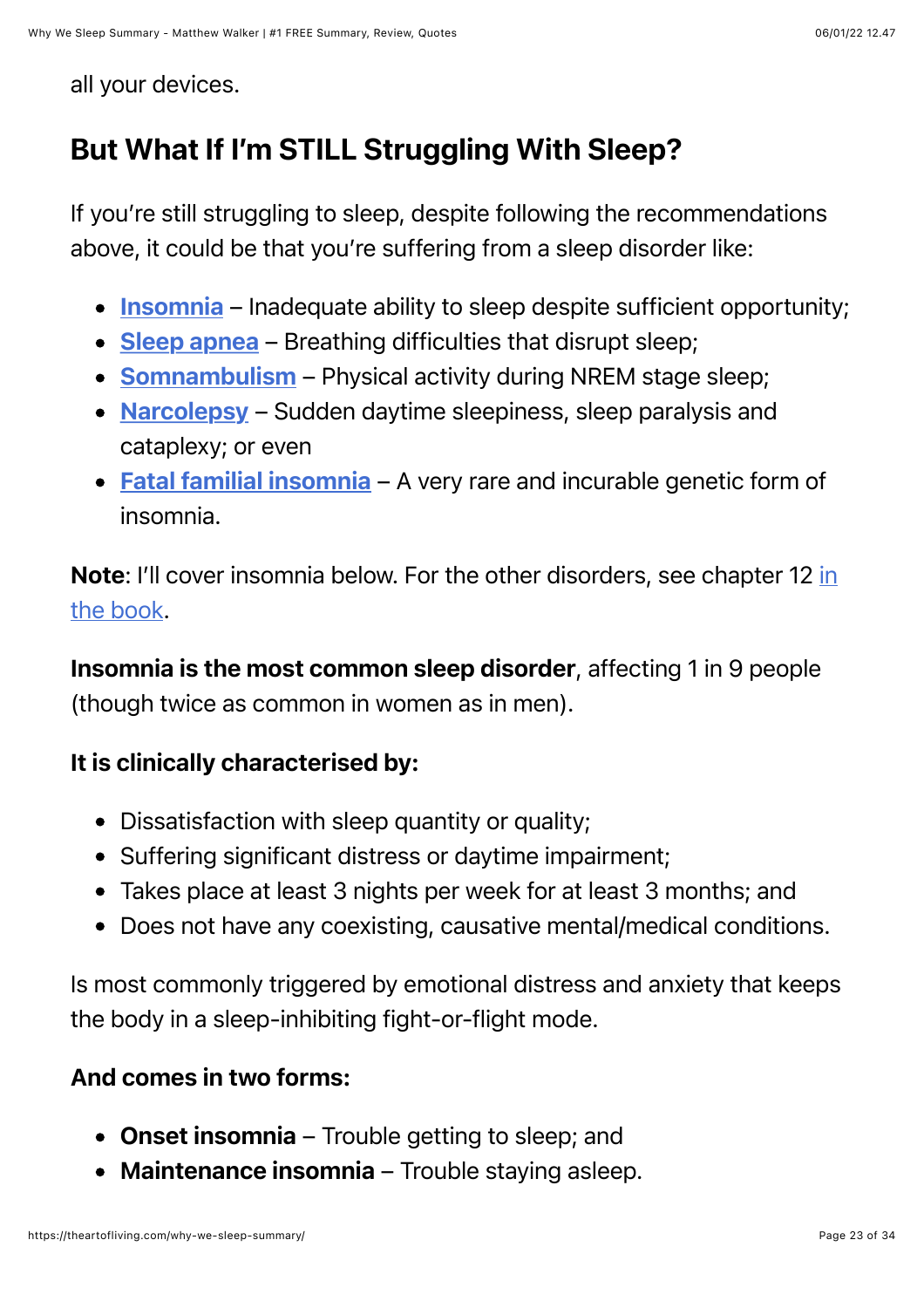Of which you may suffer from one, the other or both.

If you suffer (or suspect you suffer) from any sleeping disorder (including insomnia)…

#### DO NOT resort straight to sleeping pills (even light use) since they:

- Sedate you without promoting natural sleep;
- Encourage over-caffeinating to combat next-day grogginess;
- Can worsen forgetfulness and impair motor skills;
- Can lead to rebound insomnia which triggers dependence; and
- Are strongly correlated with increased cancer and mortality rates.

Note: For more on this, see chapter 14 [in the book.](https://www.amazon.com/dp/1501144324/?tag=whywhathow-20)

Instead, seek sleep-specialised medical help ASAP and explore treatments like CBT-I (Cognitive behavioural therapy for insomnia) which have been shown to be more effective (though less profitable for drug companies) in combating sleep deprivation.

#### Your sleep is too important not to fix.

P.s., Chapters 15 and 16 of *Why We Sleep* contain Walker's thoughts on why solving sleep deprivation is of critical (and under-recognised) importance for society as a whole. He also discusses how governments and organisations could take steps to help. Though interesting, they're not immediately, individually practical so I've omitted them from this summary. To learn more, see [the original book](https://www.amazon.com/dp/1501144324/?tag=whywhathow-20).

# Why We Sleep Contents

Why We Sleep breaks down into 4 parts and 17 chapters:

#### Part 1 – This Thing Called Sleep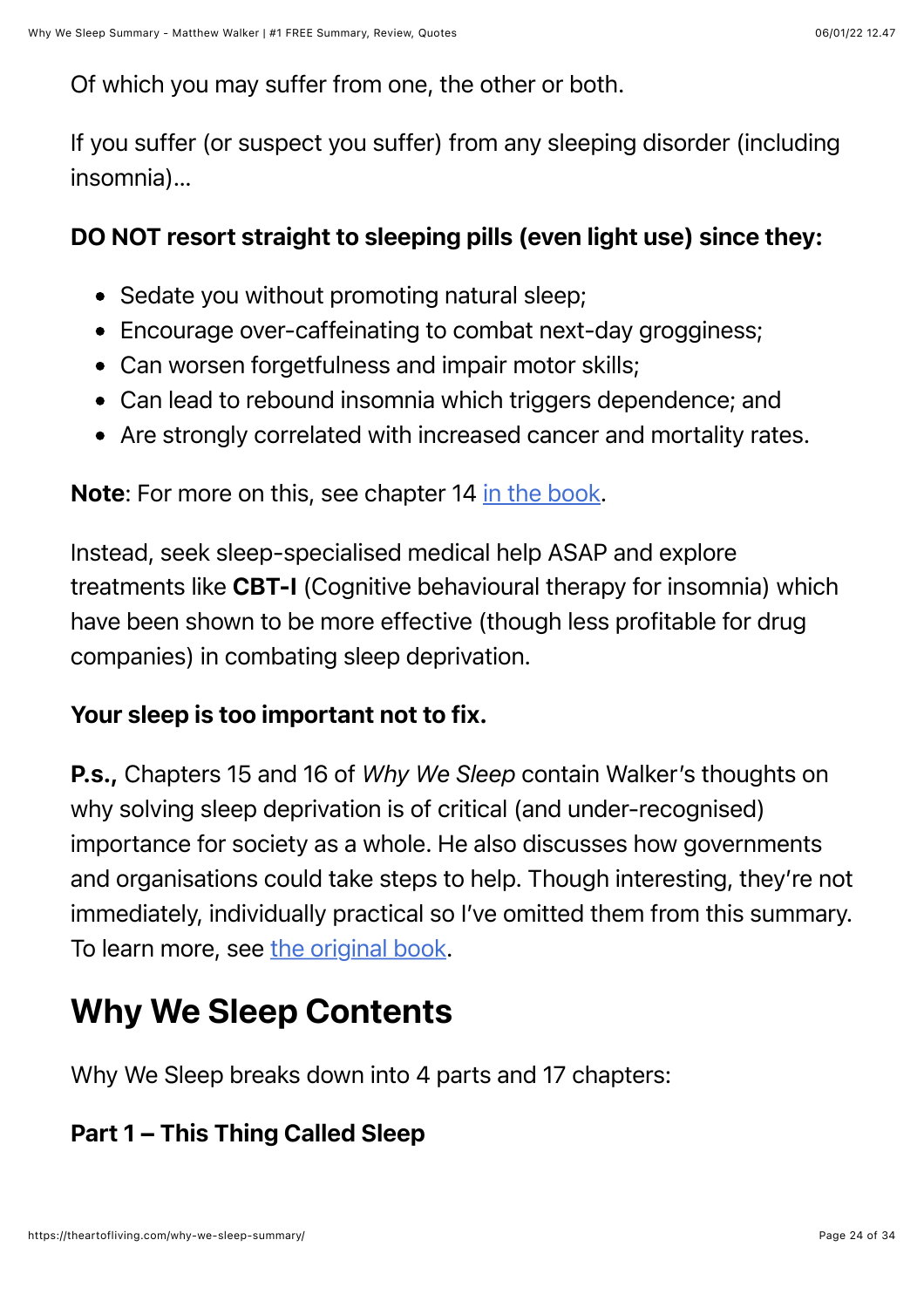- 1. To Sleep…
- 2. Caffeine, Jet Lag, and Melatonin: Losing and Gaining Control of Your Sleep Rhythm
- 3. Defining and Generating Sleep: Time Dilation and What We Learned from a Baby in 1952
- 4. Ape Beds, Dinosaurs, and Napping with Half a Brain: Who Sleeps, How Do We Sleep, and How Much?
- 5. Changes in Sleep Across the Life Span

#### Part 2 Why Should You Sleep?

Your Mother and Shakespeare Knew: The Benefits of Sleep for the Brain

- 6. Too Extreme for the Guinness Book of World Records: Sleep Deprivation and the Brain
- 7. Cancer, Heart Attacks, and a Shorter Life: Sleep Deprivation and the Body

#### Part 3 – How and Why We Dream

- 9. Routinely Psychotic: REM-Sleep Dreaming
- 10. Dreaming as Overnight Therapy
- 11. Dream Creativity and Dream Control

#### Part 4 – From Sleeping Pills to Society Transformed

- 12. Things That Go Bump in the Night: Sleep Disorders and Death Caused by No Sleep
- 13. iPads, Factory Whistles, and Nightcaps: What's Stopping You from Sleeping?
- 14. Hurting and Helping Your Sleep: Pills vs. Therapy
- 15. Sleep and Society: What Medicine and Education Are Doing Wrong; What Google and NASA Are Doing Right
- 16. A New Vision for Sleep in the Twenty-First Century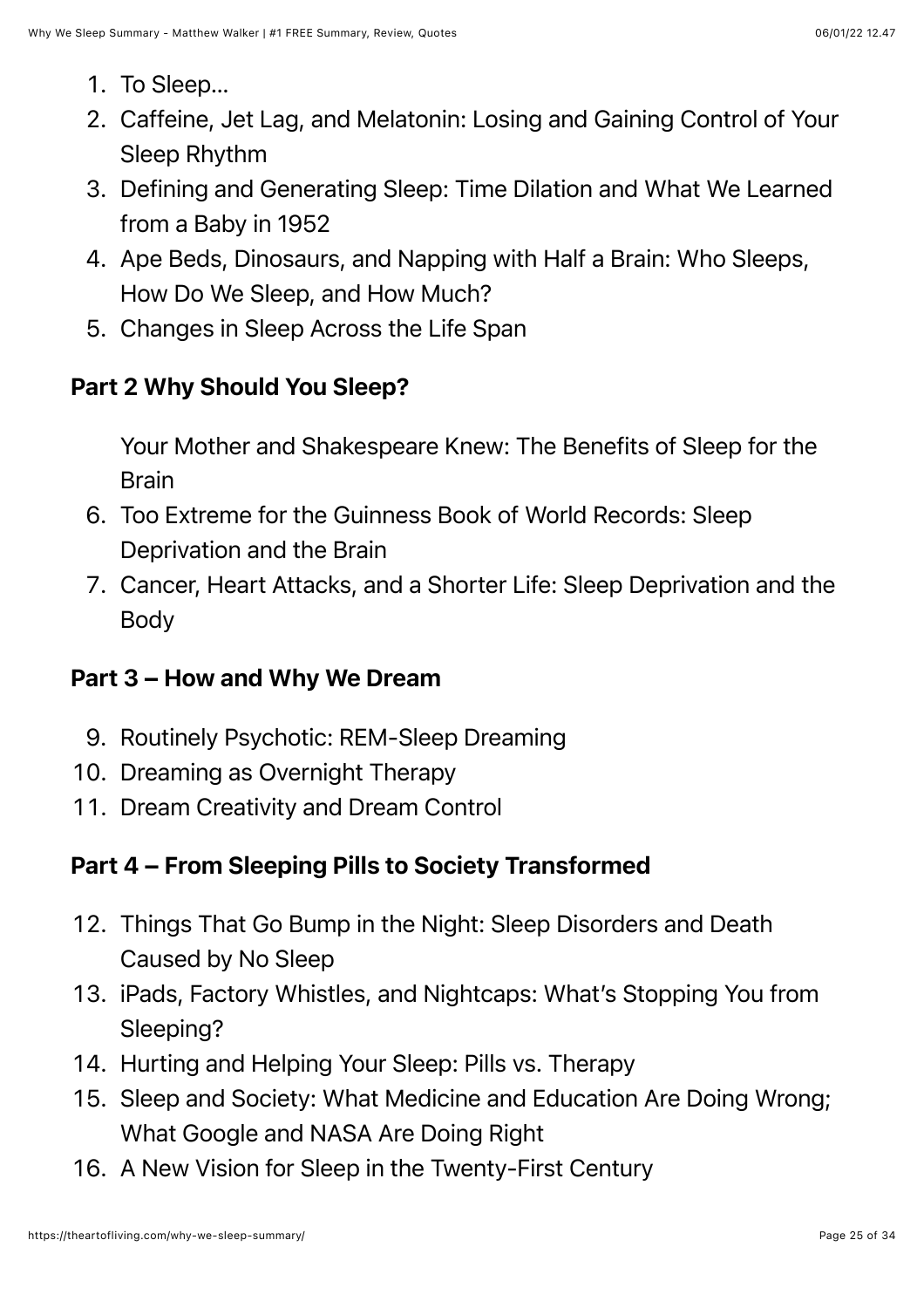#### 17. Conclusion: To Sleep or Not to Sleep

Source: Why We Sleep, Penguin Books Ltd. Kindle Edition.

# Best Why We Sleep Quotes

These Why We Sleep quotes come from The Art of Living's ever-growing central library of thoughts, anecdotes, notes, and [inspirational quotes](https://theartofliving.com/inspirational-quotes).

*["The best bridge between despair and hope is a good night's sleep."](https://theartofliving.com/quote/matthew-walker-the-best-bridge-between-despair/)*

- [Matthew Walker,](https://theartofliving.com/best-matthew-walker-books/) Why We Sleep

*["Practice does not make perfect. It is practice, followed by a night of](https://theartofliving.com/quote/matthew-walker-practice-does-not-make-perfect/) sleep, that leads to perfection."*

- [Matthew Walker,](https://theartofliving.com/best-matthew-walker-books/) Why We Sleep

*["Inadequate sleep—even moderate reductions for just one week](https://theartofliving.com/quote/matthew-walker-inadequate-sleep-even-moderate-reductions-for/) disrupts blood sugar levels so profoundly that you would be classified as pre-diabetic."*

- [Matthew Walker,](https://theartofliving.com/best-matthew-walker-books/) Why We Sleep

*["Humans are not sleeping the way nature intended. The number of](https://theartofliving.com/quote/matthew-walker-humans-are-not-sleeping-the/) sleep bouts, the duration of sleep, and when sleep occurs has all been comprehensively distorted by modernity."*

- [Matthew Walker,](https://theartofliving.com/best-matthew-walker-books/) Why We Sleep

*["After thirty years of intensive research, we can now answer many of](https://theartofliving.com/quote/matthew-walker-after-thirty-years-of-intensive/) the questions posed earlier. The recycle rate of a human being is around sixteen hours. After sixteen hours of being awake, the brain begins to fail. Humans need more than seven hours of sleep each night to maintain cognitive performance. After ten days of just seven hours of sleep, the brain is as dysfunctional as it would be after*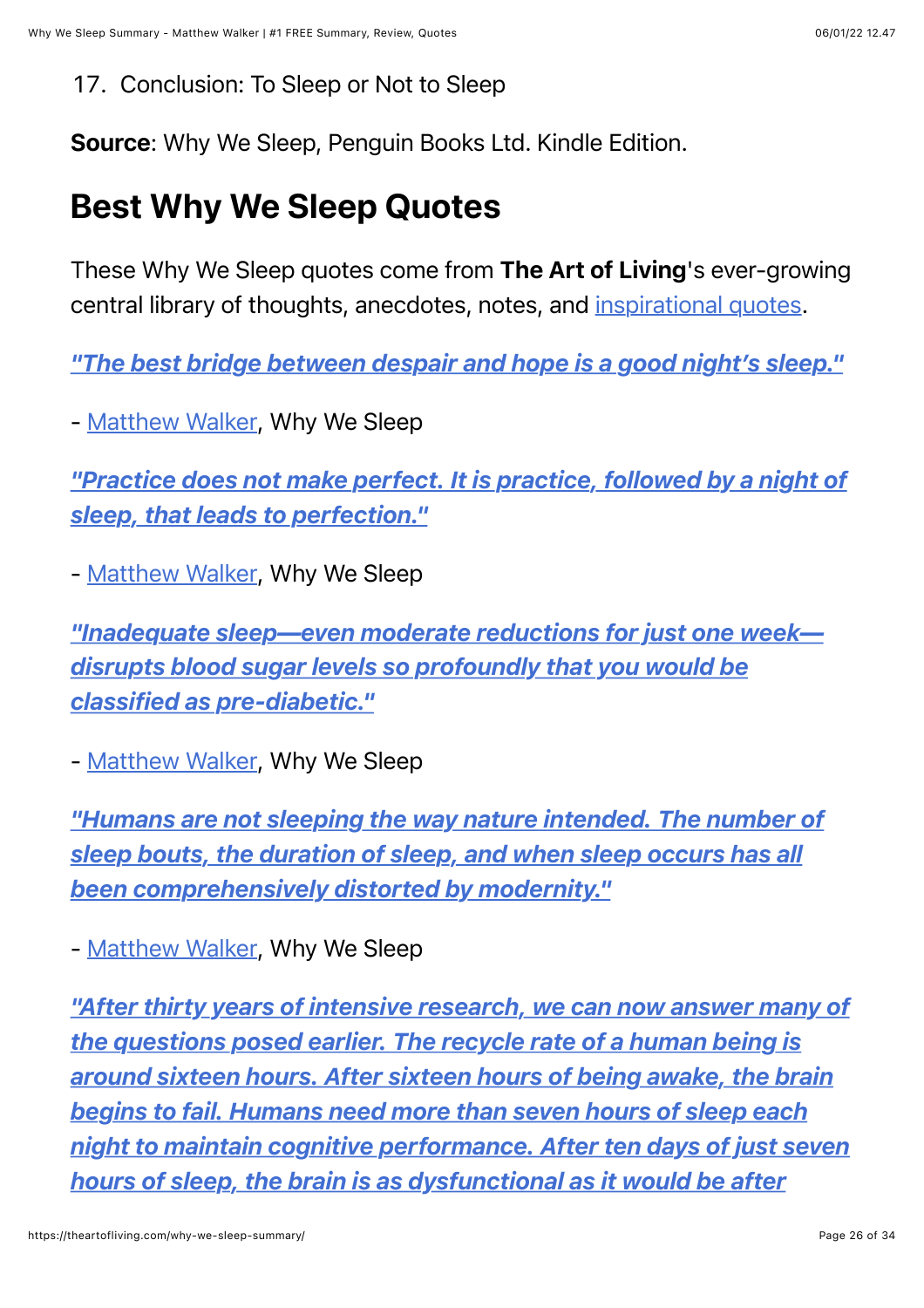*going without sleep for twenty-four hours. Three full nights of [recovery sleep \(i.e., more nights than a weekend\) are insufficient to](https://theartofliving.com/quote/matthew-walker-after-thirty-years-of-intensive/) restore performance back to normal levels after a week of short sleeping. Finally, the human mind cannot accurately sense how sleep-deprived it is when sleep-deprived."*

- [Matthew Walker,](https://theartofliving.com/best-matthew-walker-books/) Why We Sleep

*"The shorter your sleep, the shorter your life. The leading causes of [disease and death in developed nations—diseases that are crippling](https://theartofliving.com/quote/matthew-walker-the-shorter-your-sleep-the/) health-care systems, such as heart disease, obesity, dementia, diabetes, and cancer—all have recognized causal links to a lack of sleep."*

- [Matthew Walker,](https://theartofliving.com/best-matthew-walker-books/) Why We Sleep

*["Sleep is the single most effective thing we can do to reset our brain](https://theartofliving.com/quote/matthew-walker-sleep-is-the-single-most/) and body health each day - Mother Nature's best effort yet at contra-death."*

- [Matthew Walker,](https://theartofliving.com/best-matthew-walker-books/) Why We Sleep

*["Routinely sleeping less than six or seven hours a night demolishes](https://theartofliving.com/quote/matthew-walker-routinely-sleeping-less-than-six/) your immune system, more than doubling your risk of cancer."*

- [Matthew Walker,](https://theartofliving.com/best-matthew-walker-books/) Why We Sleep

*["It is disquieting to learn that vehicular accidents caused by drowsy](https://theartofliving.com/quote/matthew-walker-it-is-disquieting-to-learn/) driving exceed those caused by alcohol and drugs combined."*

- [Matthew Walker,](https://theartofliving.com/best-matthew-walker-books/) Why We Sleep

*"Caffeine has an average half-life of five to seven hours. Let's say [that you have a cup of coffee after your evening dinner, around 7:30](https://theartofliving.com/quote/matthew-walker-caffeine-has-an-average-half-life/) p.m. This means that by 1:30 a.m., 50 percent of that caffeine may*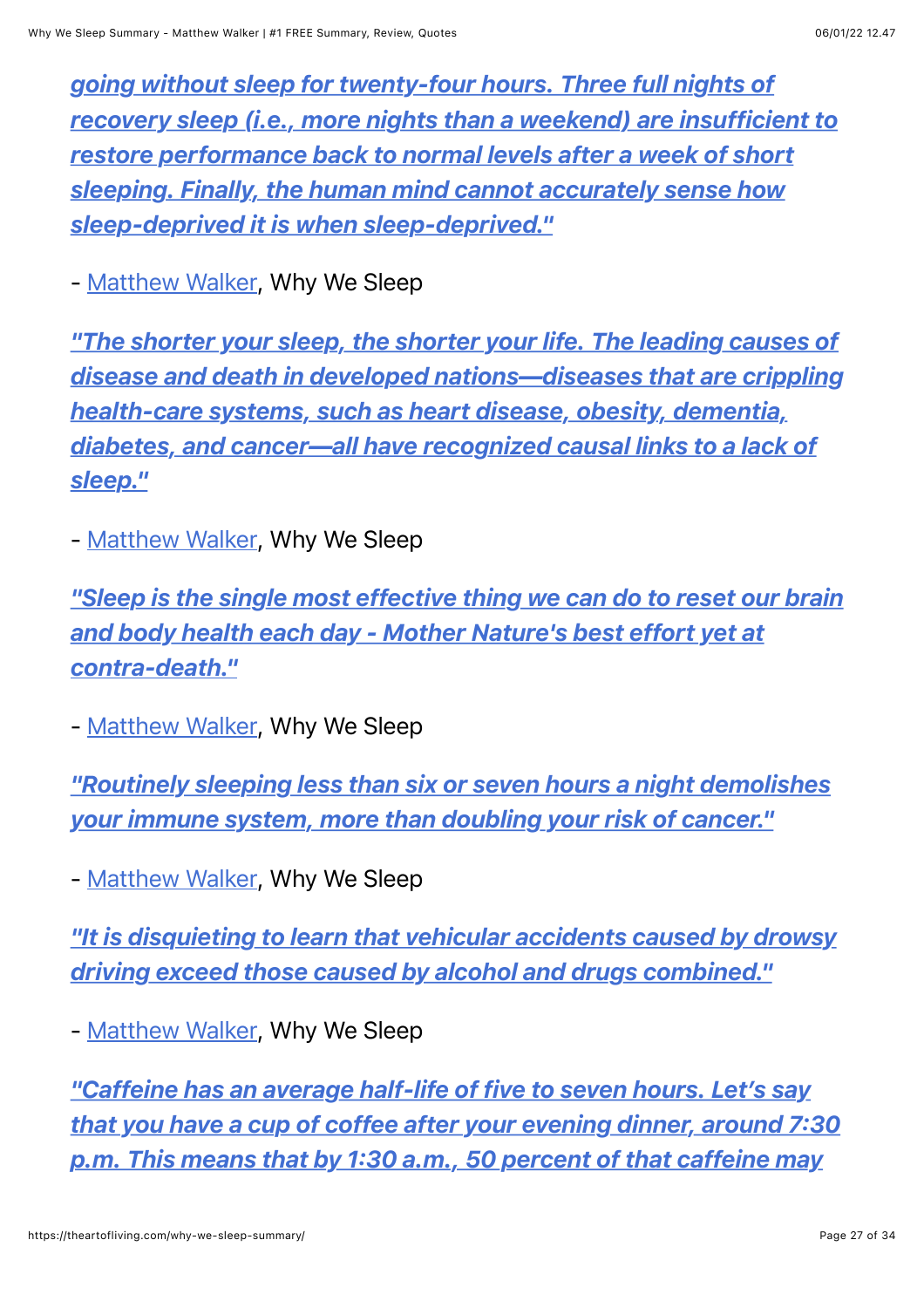*[still be active and circulating throughout your brain tissue. In other](https://theartofliving.com/quote/matthew-walker-caffeine-has-an-average-half-life/) words, by 1:30 a.m., you're only halfway to completing the job of cleansing your brain of the caffeine you drank after dinner."*

- [Matthew Walker,](https://theartofliving.com/best-matthew-walker-books/) Why We Sleep

# Why We Sleep PDF Summary

#### Want to save this Why We Sleep summary for later?

Click the link below to get this whole summary as a handy FREE PDF...

[Get the latest FREE Why We Sleep PDF Summary](https://theartofliving.com/) →

Note: Direct link to PDF. No email required.

# Read More: 5 Books Like Why We Sleep

Enjoyed this Why We Sleep summary? You might enjoy the rest of the books on these lists of the [Best Health Books](https://theartofliving.com/best-health-books-physical/) and [Best Self Help Books](https://theartofliving.com/best-self-help-books/) of all time.

And in the meantime...

Here are 5 top books like Why We Sleep...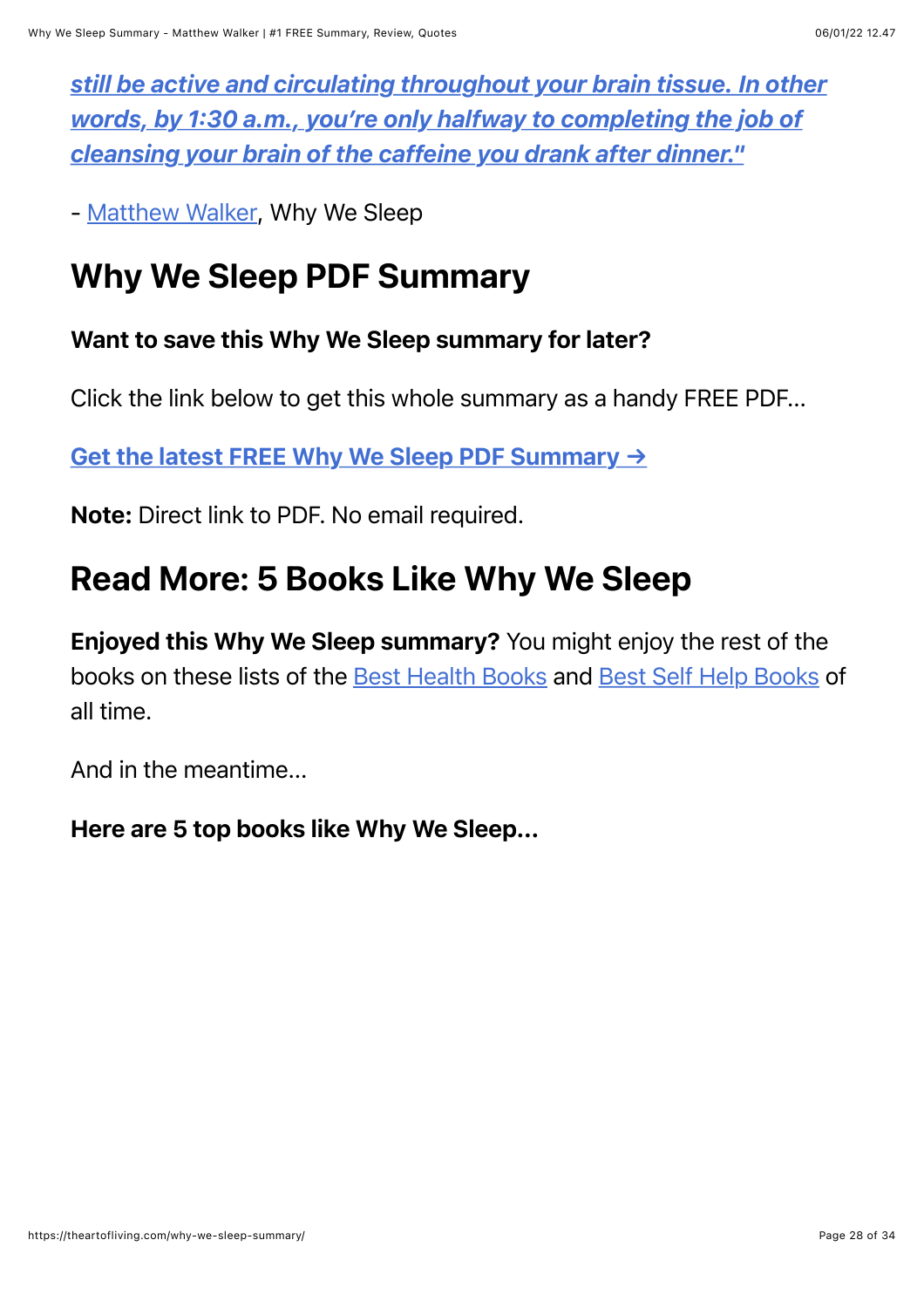

1. [Being Mortal](https://www.amazon.com/dp/1250076226/?tag=whywhathow-20) - [Atul Gawande](https://theartofliving.com/best-atul-gawande-books/) ([FREE Summary](https://theartofliving.com/being-mortal-summary/))

Medicine and What Matters in the End

Being Mortal is an uncomfortable yet enlightening exploration of how treating terminal disease (especially linked to ageing) as a purely extendlife-at-all-costs medical problem is destroying the final moments of our lives - by surgeon and best selling author, Atul Gawande.

[Published 2014 // 282 pages // Rated 4.4 over 155,700 reviews on](https://www.goodreads.com/book/show/20696006-being-mortal) **Goodreads**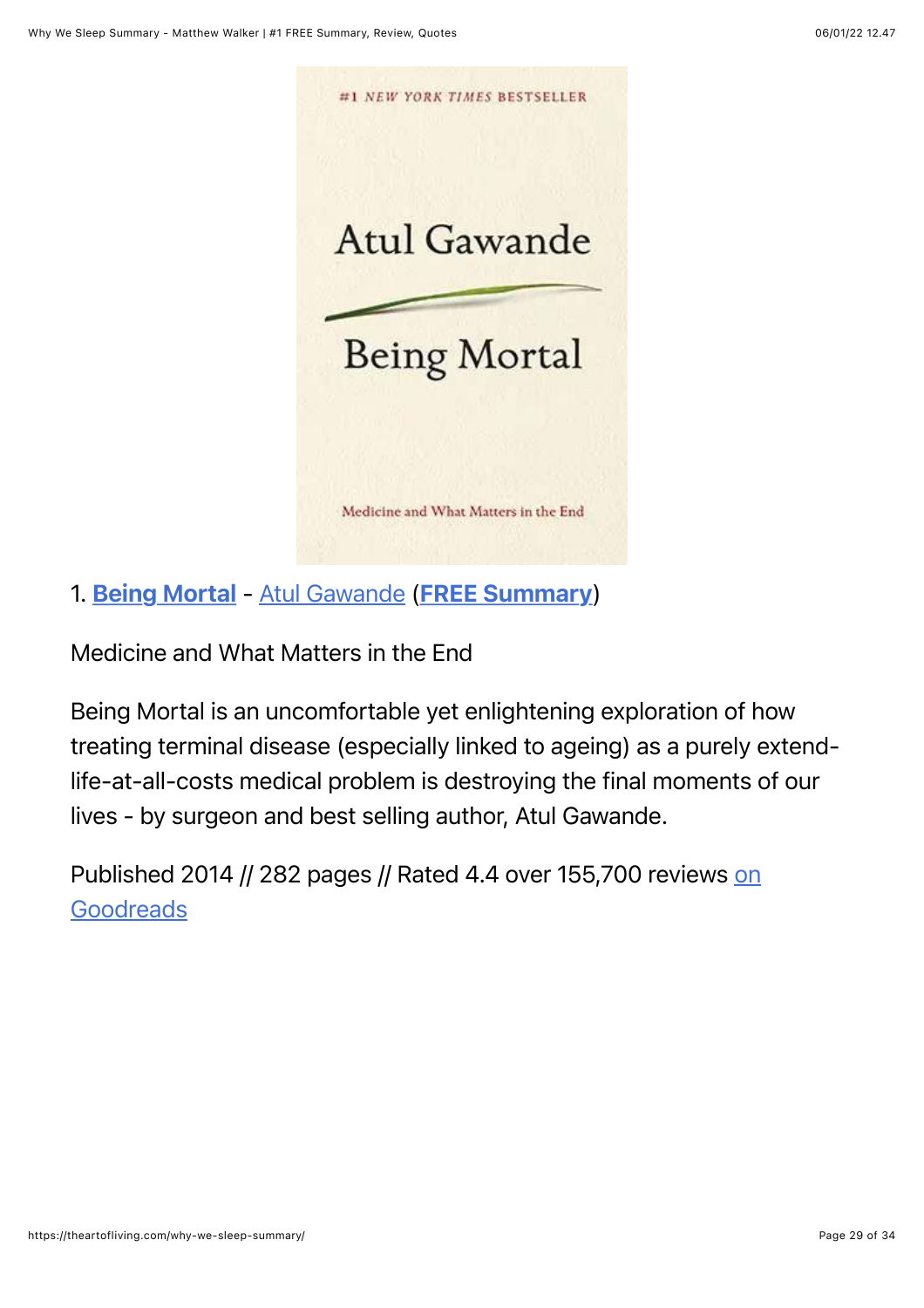

2. [How Not to Die](https://www.amazon.com/dp/1529010810/?tag=whywhathow-20) - [Michael Greger](https://theartofliving.com/best-michael-greger-books/) ([FREE Summary](https://theartofliving.com/how-not-to-die-summary/))

Discover the Foods Scientifically Proven to Prevent and Reverse Disease

How Not to Die is a deeply researched and compelling primer on the promise and importance of whole food plant-based nutrition in preventing and reversing disease - by medical doctor and nutrition expert, Michael Greger.

[Published 2015 // 576 pages // Rated 4.4 over 31,000 reviews on](https://www.goodreads.com/book/show/25663961-how-not-to-die) **Goodreads**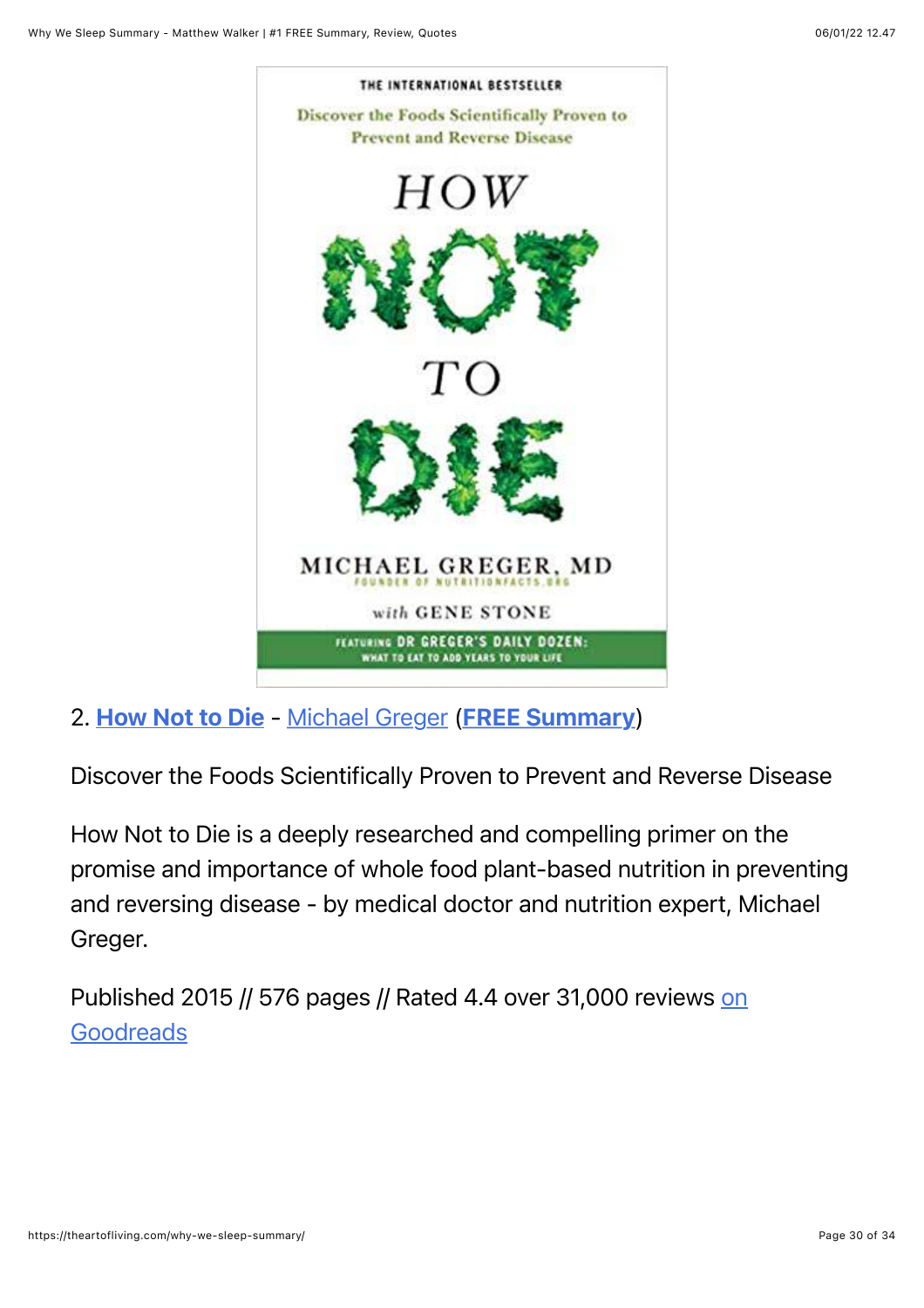

3. [Born to Run](https://www.amazon.com/dp/0307279189/?tag=whywhathow-20) - [Christopher McDougall](https://theartofliving.com/best-christopher-mcdougall-books/) ([FREE Summary](https://theartofliving.com/born-to-run-summary/))

A Hidden Tribe, Superathletes, and the Greatest Race the World Has Never Seen

Born to Run takes takes running back to its roots in this critically acclaimed analysis of evolution, injury and recovery that is filled with compelling insights, great story telling and practical tips - by best-selling author and journalist, Christopher McDougall.

[Published 2009 // 287 pages // Rated 4.3 over 186,300 reviews on](https://www.goodreads.com/book/show/6289283-born-to-run) Goodreads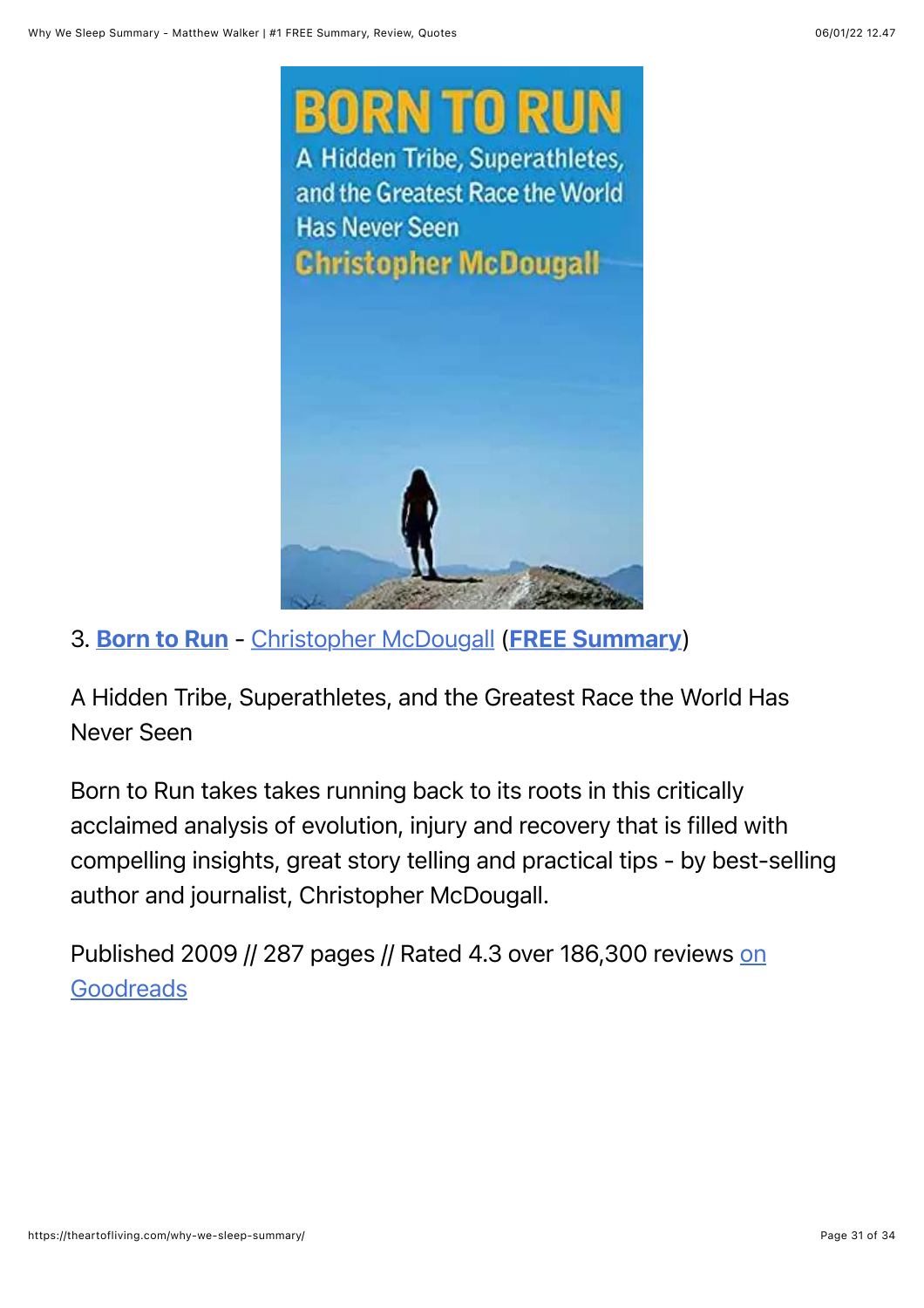

4. [The Body](https://www.amazon.com/dp/0385539304/?tag=whywhathow-20) - [Bill Bryson](https://theartofliving.com/best-bill-bryson-books/) ([FREE Summary](https://theartofliving.com/the-body-summary/))

A Guide for Occupants

The Body is a fantastically-written and awe-inspiring 23-chapter tour through the 30 trillion cells that (literally) make you who you are - by bestselling author, Bill Bryson.

[Published 2019 // 450 pages // Rated 4.3 over 58,200 reviews on](https://www.goodreads.com/book/show/43582376-the-body) **Goodreads**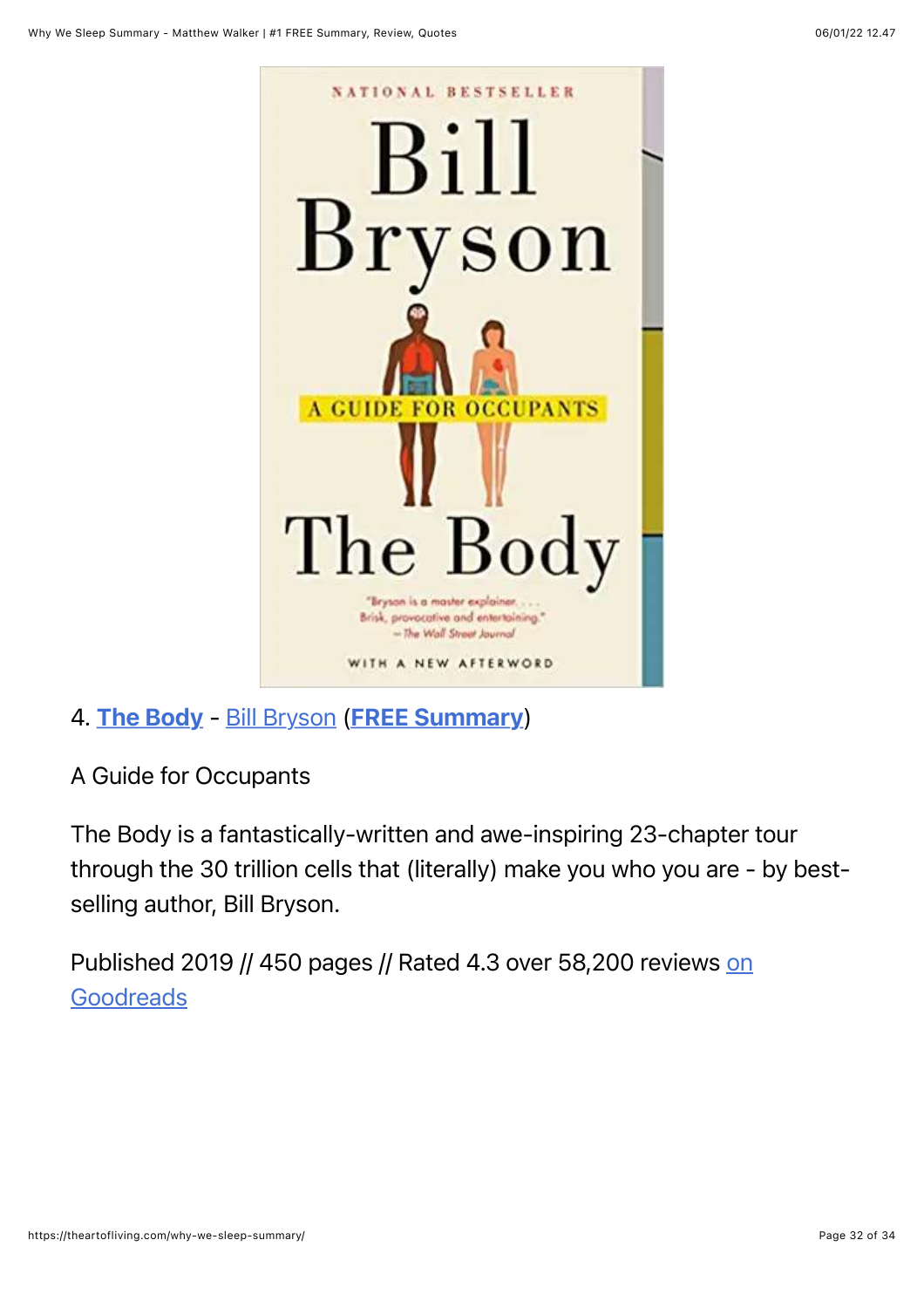

5. [The Obesity Code](https://www.amazon.com/dp/1771641258/?tag=whywhathow-20) - [Jason Fung](https://theartofliving.com/best-jason-fung-books/) ([FREE Summary](https://theartofliving.com/the-obesity-code-summary/))

Unlocking the Secrets of Weight Loss

The Obesity Code gives an amazing look at how the body uses food to create the perfect conditions for obesity and how to disrupt the cycle to create a healthier future - by kidney disease specialist, best-selling author and MD, Jason Fung.

[Published 2016 // 328 pages // Rated 4.4 over 24,200 reviews on](https://www.goodreads.com/book/show/24945404-the-obesity-code) Goodreads

# Wish There Was a Faster/Easier Way?

Whenever you're ready, here are four ways I can help you be more